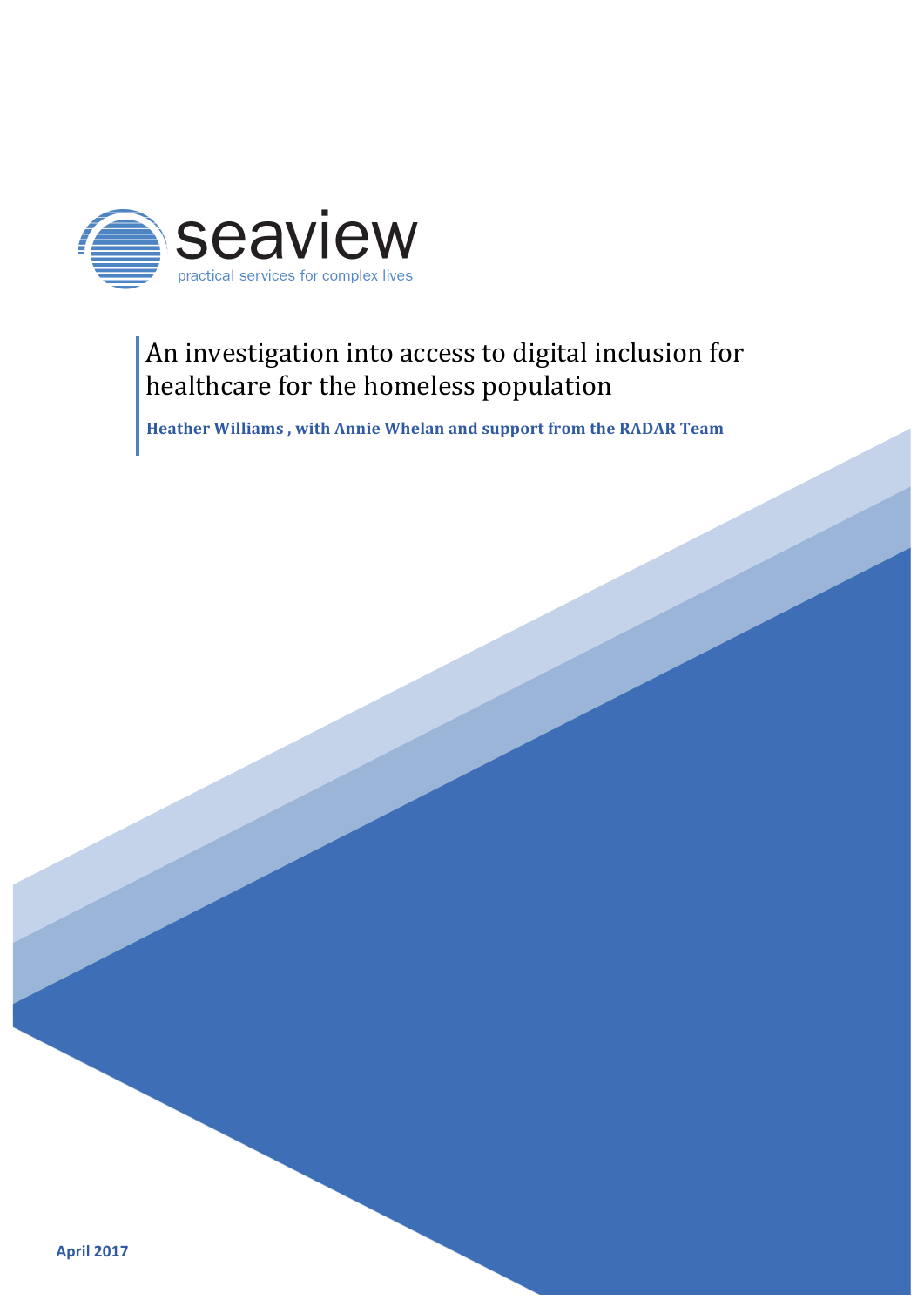### *Abstract*

*This paper has been commissioned by NHS Digital to support digital inclusion and examines the experience and views of the homeless and insecurely housed population in a South East seaside*  town, in relation to the use of digital technologies for health purposes along with the barriers and *challenges to the take up of digital health services, products, and information by this community. More than just conveying an understanding of their experiences and challenges, participants in the research are also asked to consider means by which they could be best supported in engaging with digital technologies to support access to health and care.*

*Consultations took place on the street with 51 individuals who are currently sleeping rough, insecurely housed, or have a history of homelessness, with an emphasis on hearing from the 'hardest to reach'. Information gathered assisted the research team in arriving at pertinent questions for a focus group of an additional 13 participants at an open access wellbeing centre.*

*The findings reveal that despite 90% of participants report access to a mobile phone, almost a third of mobile phone users do not access to the Internet.* 

*The most significant barriers reported are a lack of skill and confidence in using technology, followed by difficulties in accessing a device. Cost was also cited as a barrier along with a lack of correlation to everyday life. Lack of support to encourage the use of digital technologies was considered to be a bigger deterrent to engagement with digital technology than personal levels of motivation. Despite half the British population using the Internet to search for health related information, the report illustrates that in comparison 6% of the interview respondents reported doing so. However, a small number had actively used the Internet to register with a GP, book an appointment and seek relevant health information.*

*More than 50% of those questioned were clear that one to one support would make the greatest difference in helping the homeless community access digital technology for health purposes and there is an interest in not being left behind. At the same time concerns are raised amongst the homeless population in relation to the complexity of the challenge they face in keeping up with the*  rest of the population digitally. Everyday challenges of meeting basic needs, poor physical and *mental health and a lack of trust, given perceptions of stigmatization, can lead to an inability to prioritise health and wellbeing.* 

*A particular concern amongst participants in this study relates to the inability to retain personal information as several respondents report problems with memory, which can complicate accessing health services and registration requirements. Although the homeless community experience poverty in many forms, including in relation to how helpful the information accessed is to their situation, the research has revealed the presence of an appetite to learn and engage with digital technology to support health and wellbeing. There are still questions to be asked however, in*  relation to the design and delivery of support for individuals with complex needs to ensure that the *barriers that they already face do not continue to preclude their engagement with digital technology.*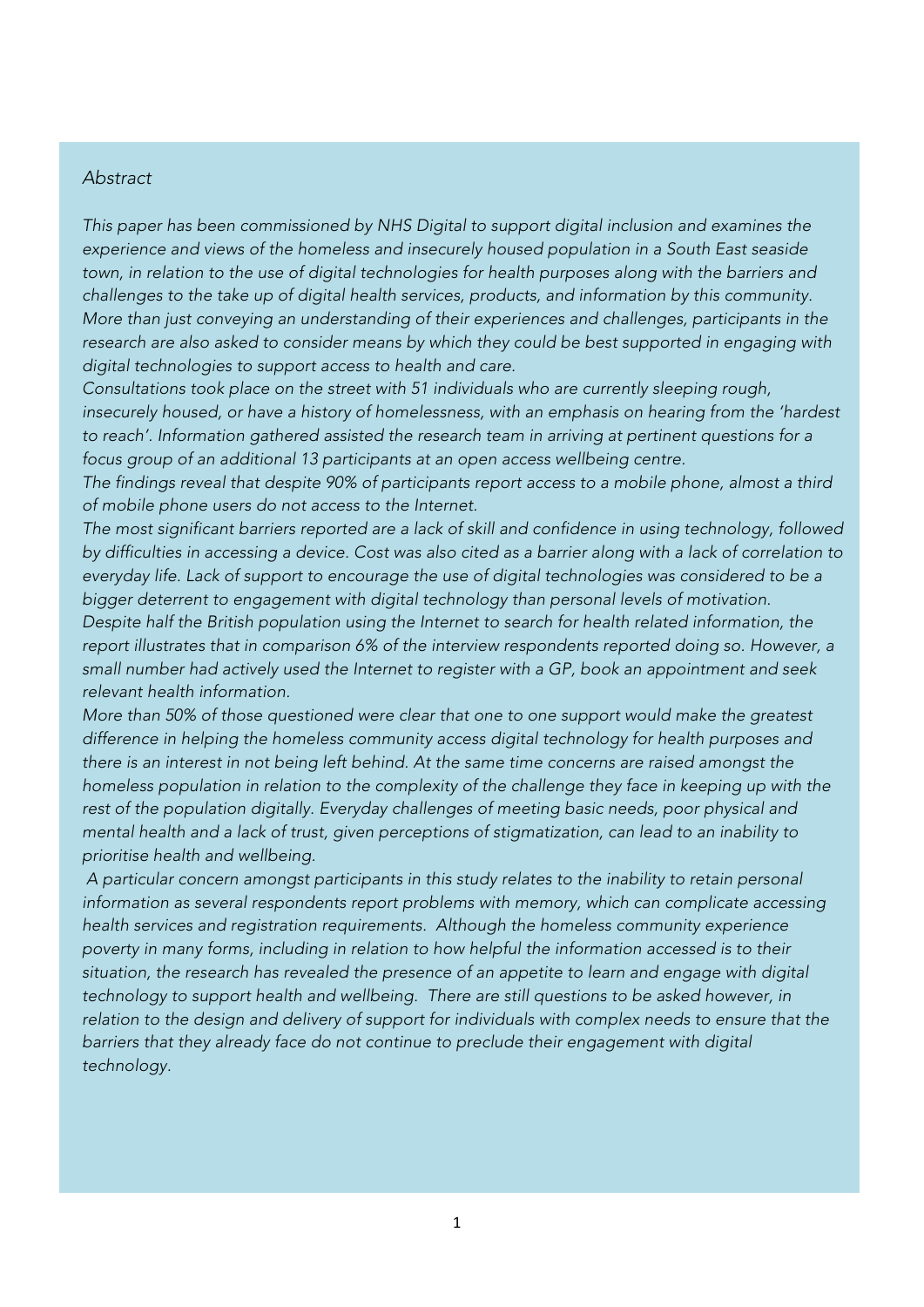# **CONTENTS**

| Abstract    |                                                                    | $\mathbf{1}$ |
|-------------|--------------------------------------------------------------------|--------------|
|             | 1. Introduction                                                    | 3            |
|             | 2. Research Team, Methodology & Participant Demographic            | 4            |
| 3.          | <b>Digital Devices</b>                                             | 7            |
|             | 4. Accessing the Internet & Barriers to using Digital Technologies | 9            |
| 5.          | Activities and Applications accessed via the Internet              | 11           |
|             | 6. Challenges & Support Needs                                      | 14           |
| $7_{\cdot}$ | <b>Benefits and Concerns</b>                                       | 16           |
|             | 8. Recommendations                                                 | 17           |
|             | 9. References                                                      | 19           |
|             | 10. Appendices                                                     | 20           |
|             | 11. Appendix 1 Outreach Interview Questionnaire                    | 20           |
|             | 12. Appendix 2 Focus Group Questionnaires                          | 30           |
|             | 13. Appendix 3 (John's story)                                      | 32           |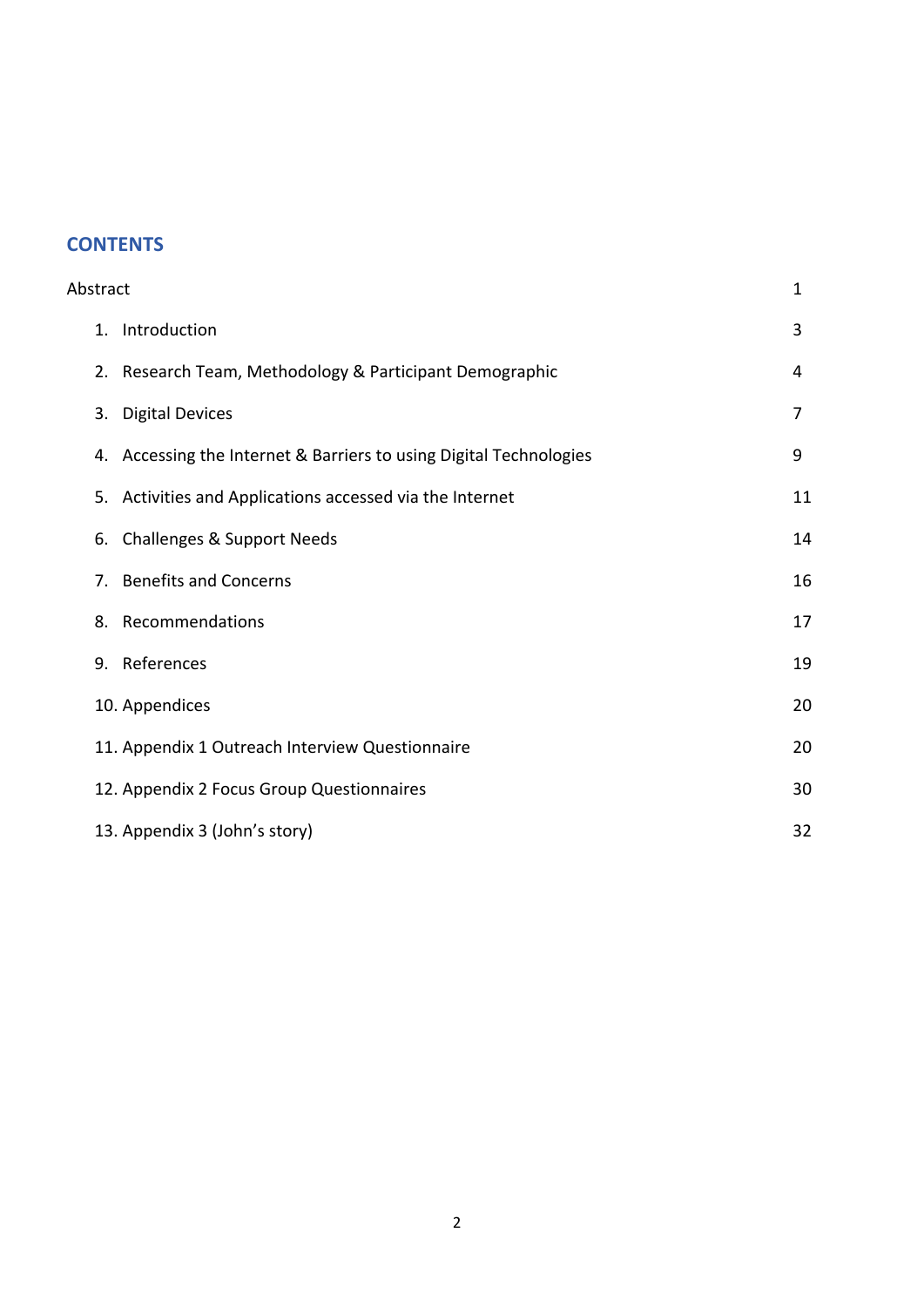### **Introduction**

We live in the age of digital technology with more than 80 % of the population using the internet daily or almost daily<sup>1</sup>. From the comfort of our own home we can now do most things online: work, have hot food delivered to our door, pay our bills, keep in contact with family and friends and while away the hours entertaining ourselves with films and games downloaded in an instant.

With each new technological development, associated concerns are present in relation to risks and categories of people who might be left behind. Certainly the examples given above are relevant based upon fundamental assumptions around housing and digital inclusion. It is likely that the statistics available have not appropriately captured the views of individuals living without a home or without access to digital devices.

Mobiles and smartphones are the most widely used means by adults of accessing the internet<sup>2</sup> and 70% of adults access the internet whilst 'on the go'<sup>3</sup>. Again assumptions are made on the likelihood of the population having mobile phones and smartphones and understanding their potential for accessing the internet.

The Department of Communities and Local Government estimates local authorities counted 4,134 rough sleepers in the autumn of 2016, a rise of 16% on the previous year<sup>4</sup> and likely to be an under-estimate of the homeless population in its entirety given the number of people who may be hidden in hostels, insecure accommodation or staying with family or friends.

In relation to health and wellbeing the outcomes for homeless people can be very poor both physically and mentally. It is estimated that 80% of homeless people have mental health problems<sup>5</sup> and it is widely cited that a homeless person is unlikely to live beyond the age of 47 (on average)<sup>6</sup> for men and 43 for women.

Research on the homeless population and the use of digital technology is limited and recent work published by Lemos and Frankenburg although revealing surprisingly extensive access to mobile devices does not explore use of technologies for health purposes.

The Government, through the appointment of a National Information Board (NIB), is focused on bringing together health and social care information in to a single accessible system by 2020 and has made a firm commitment to using data and technology to improve health outcomes and choices for patients and citizens<sup>7</sup>. Martha Lane Fox, in her report on the mapping out of implementation requirements recommended a focus on the most digitally excluded groups first and the homeless population as one of the 'hardest to reach' has an initial focus<sup>8</sup>, given the barriers and challenges they face. It is in this context that NHS Digital have commissioned this study in order to gather the views of people who are homeless or insecurely housed so that their perspective can be incorporated in solution setting.

 $1$  Office for National Statistics 2016 p2

 $2$  ONS p3

 $3$  ONs p 2

 $^4$  DCLG statistical release 207<br> $^5$  Homeless Links (2014) the unhealthy state of homelessness

 $6$  The University of Sheffield (2012), Homelessness Kills, Crisis

<sup>7</sup> NIB ref

<sup>8</sup> Martha lane fox ref.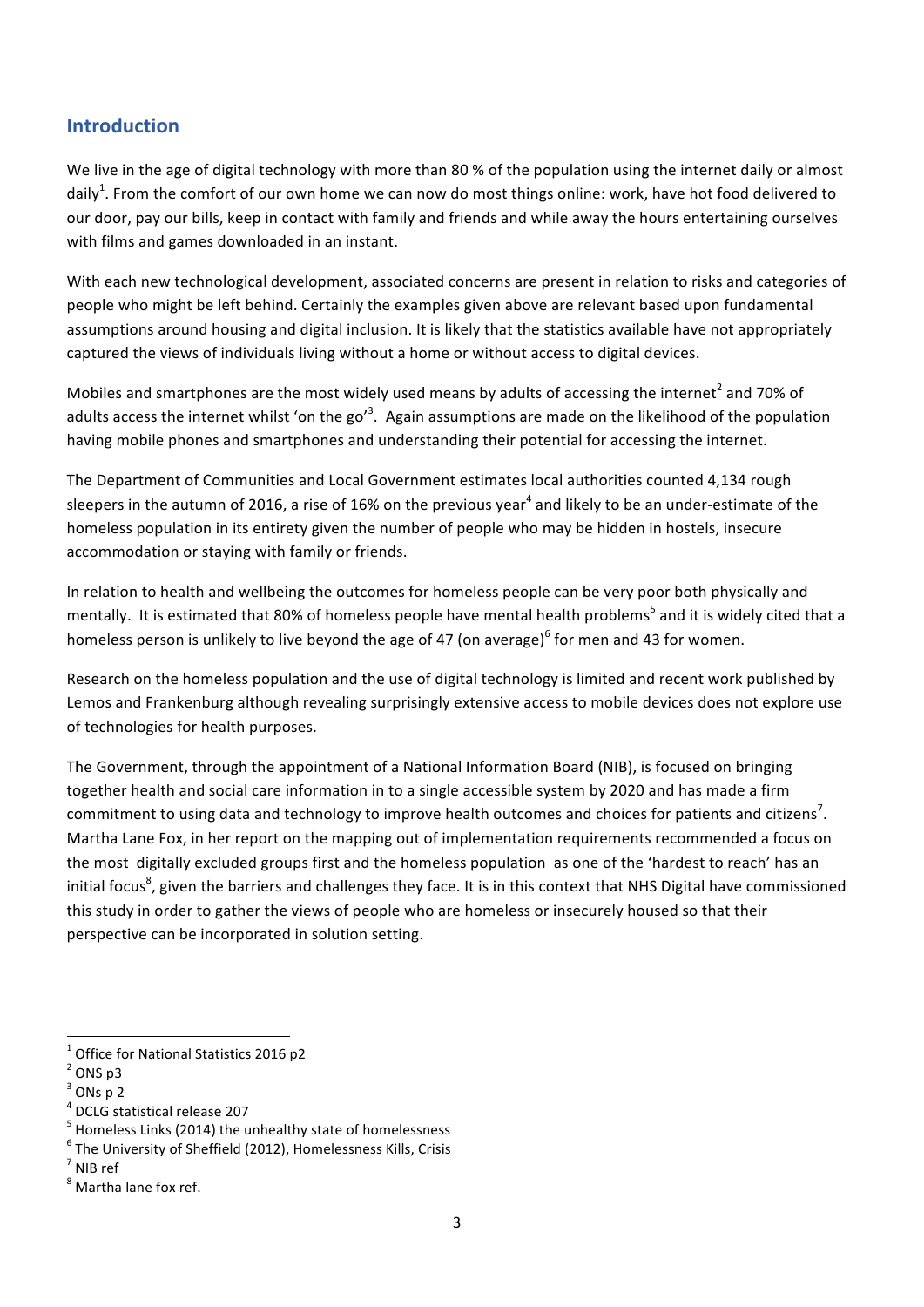### **Research Team**

The research was carried out using the facility expertise and outreach capacity of The Seaview Project. Seaview a charity operating in Hastings and St. Leonards on Sea, focused on homelessness and mental health. Seaview provides access to showers, clean clothing and meals, healthcare and healthy activities. Seaview also operates specialist outreach service to rough sleepers and the street community.

Heather Williams Seaview's Development Officer, has a background in assertive outreach, research and development and has led and co-ordinated the research.

Rory Quigley and Fiona Fielding, part of Seaview's RADAR ( Refocus, Assess, Develop, Activate , Recover) a small team of Peer Facilitators offering peer support focussed on encouraging recovery journeys. RADAR were involved in facilitating a workshop consultation.

Annie Whelan Seaview's Chief Officer and also an Independent member of the NIB provided oversight.

This study consists largely of interviews, conducted on the street with a focus on the hardest to reach elements of the homeless community. This research sets out to capture the experience of the homeless population, in a seaside town in the South East, in relation to digital inclusion for health purposes and matrixes views shared in the hope that it might be useful to policymakers in order to increase accessibility for a challenged element of the population; along with recommendations on what might need to be put in place for this population to access and use online health services, products and information.

### **Methodology and Participant Demographics**

2 approaches were applied in this project to capture the experience and views of homeless, insecurely housed, and individuals with a history of homelessness with regard to the use of digital technology and health.

The first approach involved 51 interviews with individuals on the street guided by a questionnaire and conducted by a Specialist Assertive Outreach researcher, with a history of working with the homeless community in seaside towns, and in collaboration with RADAR lived experience peer facilitators working in the community via Seaview wellbeing centre. The research team felt the need to adopt an assertive outreach approach on the streets to ensure that the 'hardest to reach', element of the homeless community were consulted first and informed discussions at the later focus group. Interviews were found to take up to 30 minutes each and a focus of the information gathering was on recording as much of the detail given by respondents as possible to capture as much context of the individuals experience and thinking in relation to the questions asked.

The second approach was organised and facilitated by the RADAR group in the form of a focus group, attended by 13 rough sleepers and/or service users of the local open access homeless and wellbeing daycentre which assists vulnerable and disadvantaged members of the community locally and with a history of homelessness.

The research took place during the months of February and March and all respondents were provided with a brief synopsis of the focus of the project and were reassured that all information shared was fully anonymised.

A number of respondents of the questionnaires were happy to offer a broader context for their lived experience as a current or historic rough sleeper and the challenges they faced in relation to accessing and communicating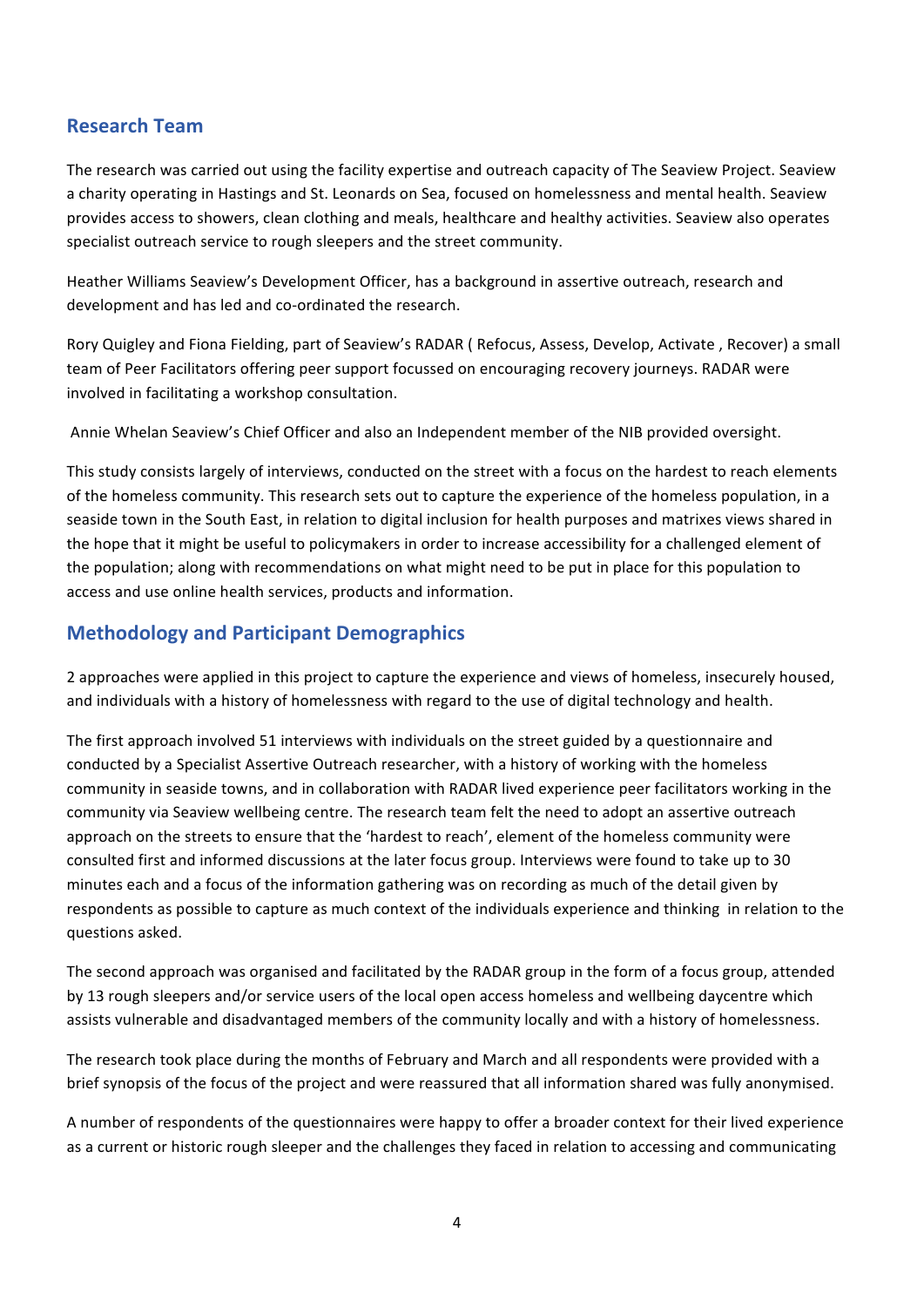with health services along with their use and understanding of digital technologies. The names have been changed to protect identities.

The profile of the questionnaire respondents and those attending the focus group varied to a degree. On outreach 78% of the respondents were male and 22% female and for the focus group 69% of respondents were male and 31% female.

The experience of the research team indicated that transience amid the homeless population in itself might act as a barrier to prioritising health and accessing primary health services and in relation to the sharing of personalised health information when seeking treatment. A local connection relates to eligibility requirements in accessing local housing services and indicates to a degree whether individuals are new to the area. The report establishes that 76.5 % of respondents reported having a local connection, 15.7% did not have a local connection, 5.9% were unsure and 1.9% did not give an answer.

For the purpose of the report questions were framed to identify:

- The profile of the respondents taking part in relation to current and historic experiences of homelessness (all information is anonymised).
- What digital devices are in use and how easy is it, respectively, to access the internet, within a homeless context?
- To what extent are health applications or online services related to health used and what are the challenges faced by the homeless community in accessing the internet for health purposes.
- What does the homeless population involved in this study believe would be most the most helpful interventions to support and improve access to online services related to health and well-being.

| Age profile interviews |      |        | Age profile focus group |        |  |
|------------------------|------|--------|-------------------------|--------|--|
|                        | Male | Female | Male                    | Female |  |
| $21 - 30$              | 2    |        | 0                       |        |  |
| $31 - 40$              | 11   | 3      |                         |        |  |
| $41 - 50$              | 18   |        | 4                       |        |  |
| $51 - 60$              |      |        |                         | 0      |  |
| $61 - 70$              | າ    | 0      |                         | 0      |  |
| $70 - 75$              | 0    | 0      |                         |        |  |

In order to ensure that the individuals consulted have relevant knowledge and understanding of the challenges of homelessness the focus group took place in an open access health and wellbeing centre serving the homeless community along with vulnerable and disadvantaged adults; and questionnaire respondents shared their current situation in relation to housing and any history of homelessness.

Almost 50% of respondents are not in a position where they hold a tenancy or have accommodation established in their own right, whilst others who hold a tenancy warned of the likelihood of eviction due to the complexity of their individual circumstances and the precariousness of the private rented sector for vulnerable individuals and families.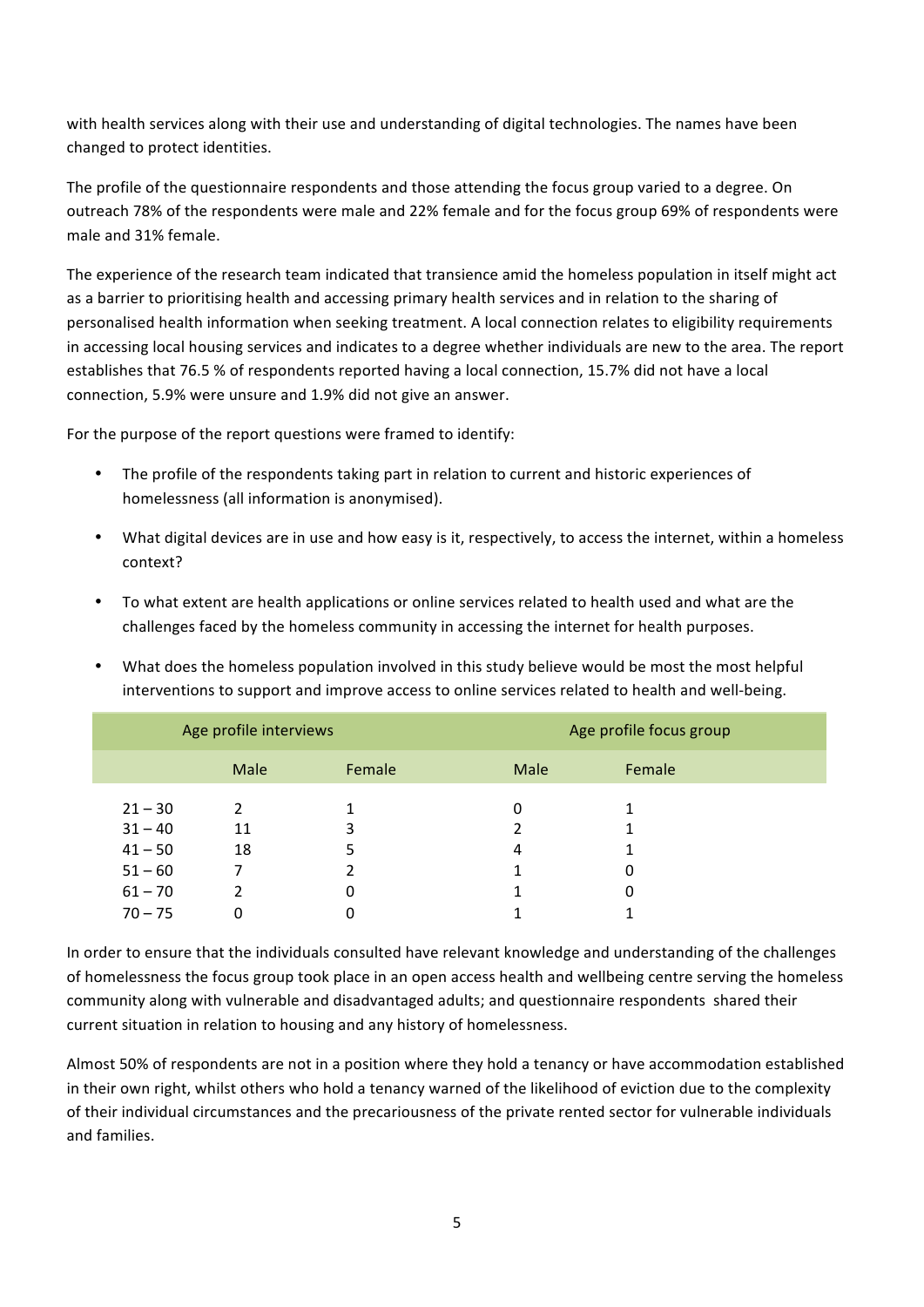"I live in a small caravan on the seafront and have been homeless for 14 months. Street homeless/sleeping rough this time last year. This is my first spell of homelessness" (male 49, outreach).

"I'm currently in PRS( Private Rented Sector) with my 2 children, 6 and 12 years old, but the roof is falling in and it is not safe for my children. The council have said I might be 10 years on the waiting list for a council flat" (female 32, outreach).

"Being evicted, awaiting bailiffs warrant. Landlord wants to sell…been in property 2 years" (female 48, outreach).



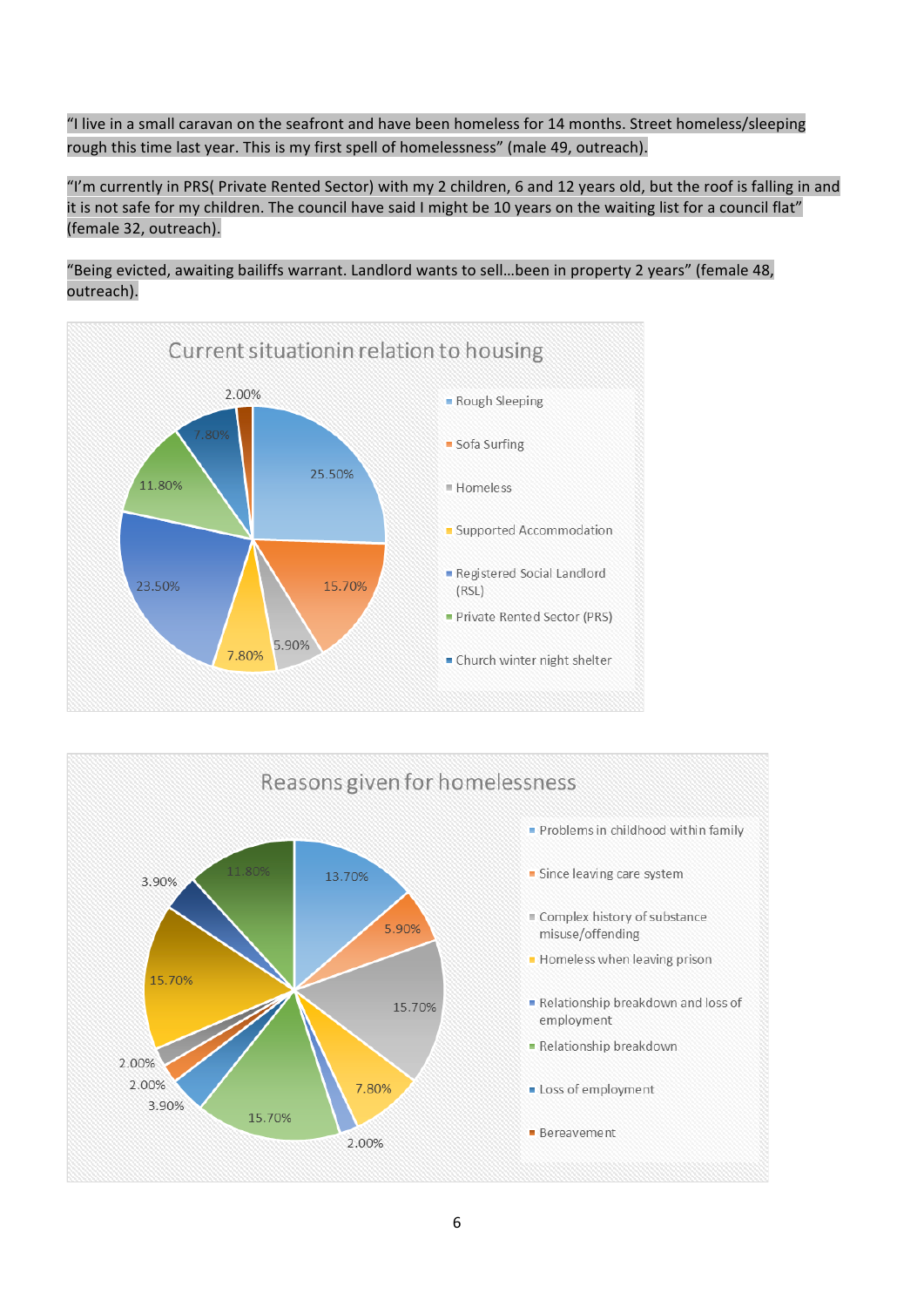It is important to recognise that simple categorisations do not expose the complexity behind the reasons why people find themselves (and sometimes remain) homeless although certain factors make it more likely, including physical and mental health challenges which respondents did not refer to when interviewed but later shared detail when questioned about challenges and support needs. Reboot UK (literature review 2016) emphasises the links between mental health and homeless and mental health and poverty<sup>9</sup> and draws our attention to research conducted by the Citizens Advice Bureau in 2013 which infers low use of the internet amongst individuals seeking advice who have mental health challenges<sup>10</sup>

# **Digital Devices**

As discovered in recent research on digital technology and the homeless<sup>11</sup> a low percentage (8%) of the interview participants reported not having access to a digital device although 90% of interview respondents reported owning a mobile phone. 29% of those with a mobile phone reported not using it to access the internet. 4 members of the focus group also reported not going online at all. 28% of respondents found it 'easy' to go online whilst a further 28% found it difficult due to lack of confidence and knowledge. Lack of access to a device also posed problems for 14% of respondents whilst 12% reported having difficulties getting on line due to eyesight /learning difficulties and dyslexia.

It is easy to assume that a high level of smartphone ownership amongst the homeless community is an equaliser in terms of technological engagement. Research conducted in the US, however, on technology and marginalized communities reveals that 'economic poverty' as a consequence of low educational attainment and a lack of economic independence leads to *information poverty12* . Although individuals may be able to access information the degree of its usefulness is not guaranteed. The majority of respondents find accessing the internet a challenge for a range of reasons however there are examples of individuals attempting to move forward by approaching public services and centres and eliciting support from family members if there is contact. There are few examples, however, along the lines of Sam's story below where the gift of a device and family support resulted in what Sam describes as a life changing development for him.

 $9$  Reboot UK literature review 2016 p2

<sup>&</sup>lt;sup>10</sup> Advice North Yorkshire and Citizens Advice (2013)p30<br><sup>11</sup> Lemos &Frankenburg (2015)<br><sup>12</sup> Chatman 1996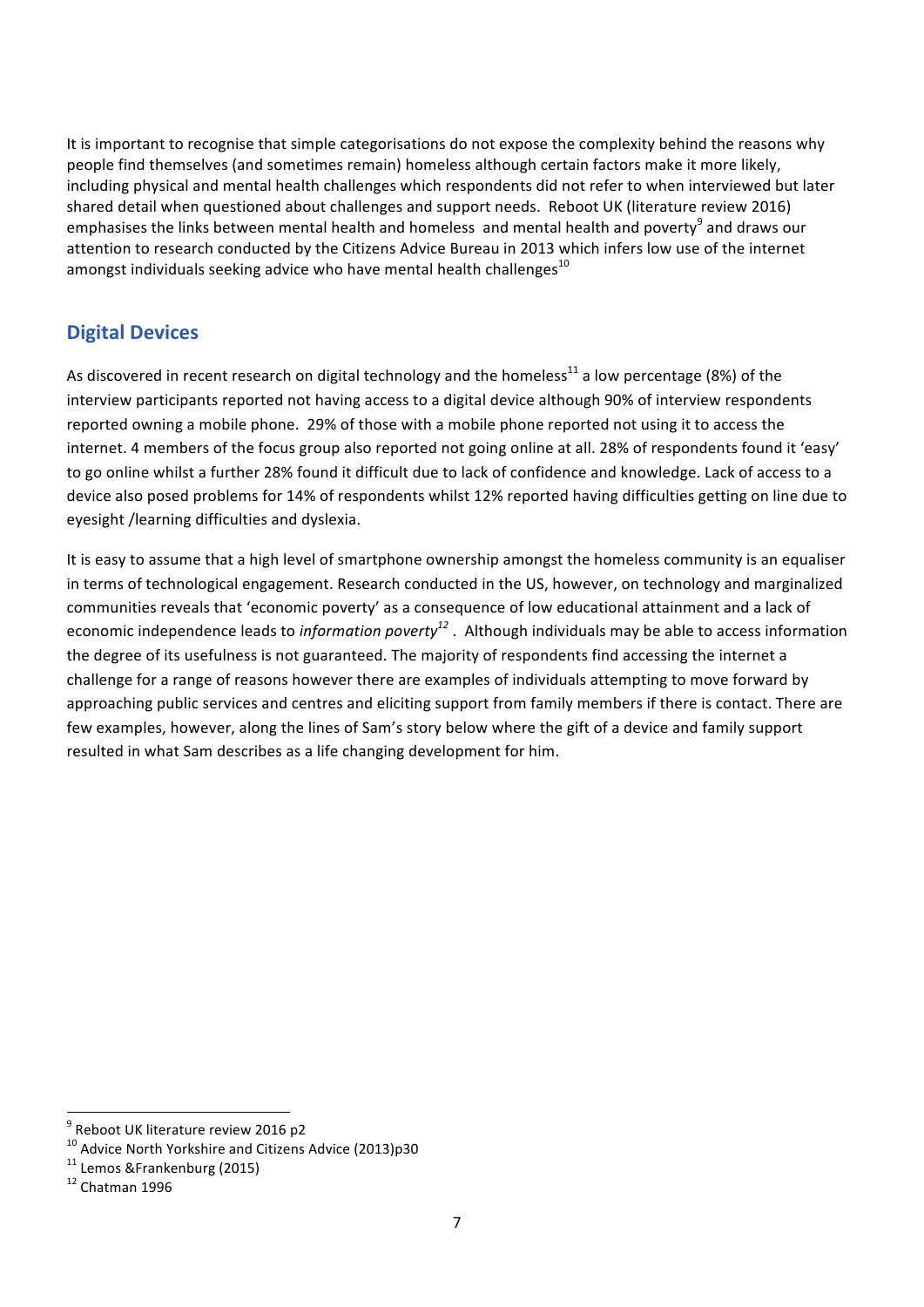### **Sam's story…** *(name changed to protect identity)*

Sam is a 47 year old male living in supported accommodation where he has resided for 8/9 months. Sam reports having had a stutter as a child and struggling to mix with other children. He has in more recent years identified that he is dyslexic and that this complex set of factors led to a lifetime of feeling isolated and different from others, for which he did not receive any support at the time. Sam has since been diagnosed with a borderline personality disorder and chronic depression; Sam has had 4 suicide attempts

A chaotic adulthood followed and Sam spent 6 years sleeping rough in London and committing acquisitive crimes to support a heroin habit and going in and out of prison. Sam estimates that in the last 30 years he has spent 17 of them in prison and release from custody nearly always led to uncertainty and homelessness, and more crime.

During the last year Sam decided that he needed to change his life and began accepting support from services: homeless and wellbeing centre, the local council housing options, probation and drug and alcohol services. The last 9 months have been the most stable over many years.

3 months ago Sam's father died and he engaged with the family ahead of the death and his mother gave him a smartphone for a Christmas present. Sam believes this device has changed his life as he uses google voice activation to instruct the phone in terms of who to contact and to get online and is not hindered by his dyslexia with this function.

Sam uses public wi-fi hotspots and pay as you go to ensure that he has internet service and he is online every day. Cost is a barrier and initially skill hindered his use of technology but he is excited at what he is learning every day with the new smartphone. Sam's struggle's with anxiety and depression were a barrier to getting online previously but the voice activation has been empowering and Sam is now more capable of contacting friends and family which he reports as good for his mood.

In relation to accessing apps and websites related to health services Sam has only once sought information online relating to abscesses and does not use any online services to make GP appointments or repeat prescriptions.

Sam believes that booking GP appointments and repeat prescriptions online would be very helpful if he doesn't have the funds for bus travel he struggles to get to the surgery.

Dyslexia was always such a hurdle to accessing technology for Sam but with voice activation he is learning new things all the time with his phone and is feeling empowered.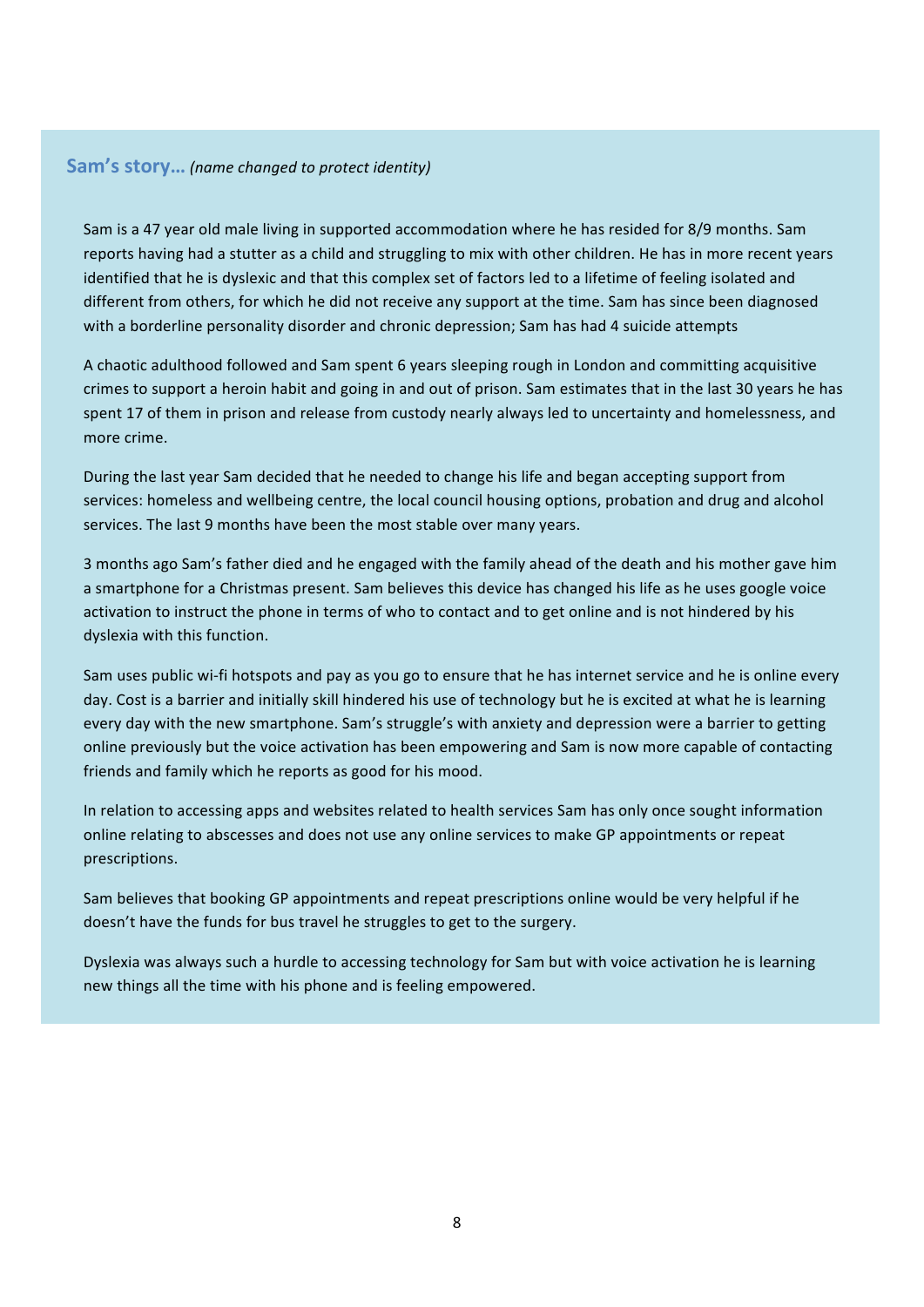## **Accessing the Internet**

35% of the homeless population consulted reported never accessing the internet in comparison with 18% of the adult population in Great Britain<sup>13</sup>. Of those that did, the majority, 41% used public buildings such as the Jobcentre, the Library, Homeless/Wellbeing Daycentre and fast food outlet whilst 31% used private wi-fi either in their own home or at a friend or relative's house. Public wi-fi hotspots were also popular, 29%, and only 6% had a 3G contract. Issues recorded in relation to how easy respondents found it to get online:

"I can't use it because I am dyslexic" (male, 49, focus group)

"tried to use the library once but struggled and not helped by library staff" (male 43)

"I am a technophobe…left behind by technology…10 years of catching up" (female 36)

"at first with great difficulty but over time it got easier…but sometimes I still struggle (male 48)

"we usually get a computing person come to the hub to help with computer skills but he is always busy" (male, 42, focus group)

The findings of this study, focusing on the 'hardest to reach' element of the homeless community, differ markedly from recent research on homeless people<sup>14</sup> and National Statistics in relation to the regularity with which the internet is accessed. Lemos and Frankenberg reported 8% of their population rarely accessing the internet and 11% never accessing it<sup>15</sup> whilst amongst this study 12% of respondents reported rarely using the internet and 35% never using it.

"I can't get Wi-fi where I live, can't afford it" (female, 75, focus group)

"I ask other people if I want something googled" (male 44, outreach)

"no phone at present but with it most of the time" (female, 37, outreach)

"much because of my mental health…I suffer social anxiety" (female, 36, outreach)

"I could have access to internet through Daycentre – most likely way I will access it when I need to" (male, 44, outreach)

### **Barriers to using digital technologies**

The biggest barrier by far was felt to be skill and confidence in using technology, reported by 45% of the outreached community, whilst 41% found accessing a device to be a barrier. 39% respectively found cost and issues with mood, anxiety and mental health to hold challenges in using digital technologies whilst 24% of interview respondents felt that using digital technology was irrelevant to their day to day life. 26% reported lacking support to encourage them to use digital technologies whilst 22% felt that their levels of motivation were low in this regard. 28% had fears around carrying a high value device and 14% found their physical health to be a barrier.

<sup>&</sup>lt;sup>13</sup> ONS 2016 p2.<br><sup>14</sup> Lemos & Frankenberg 2016 p20<br><sup>15</sup> Ibid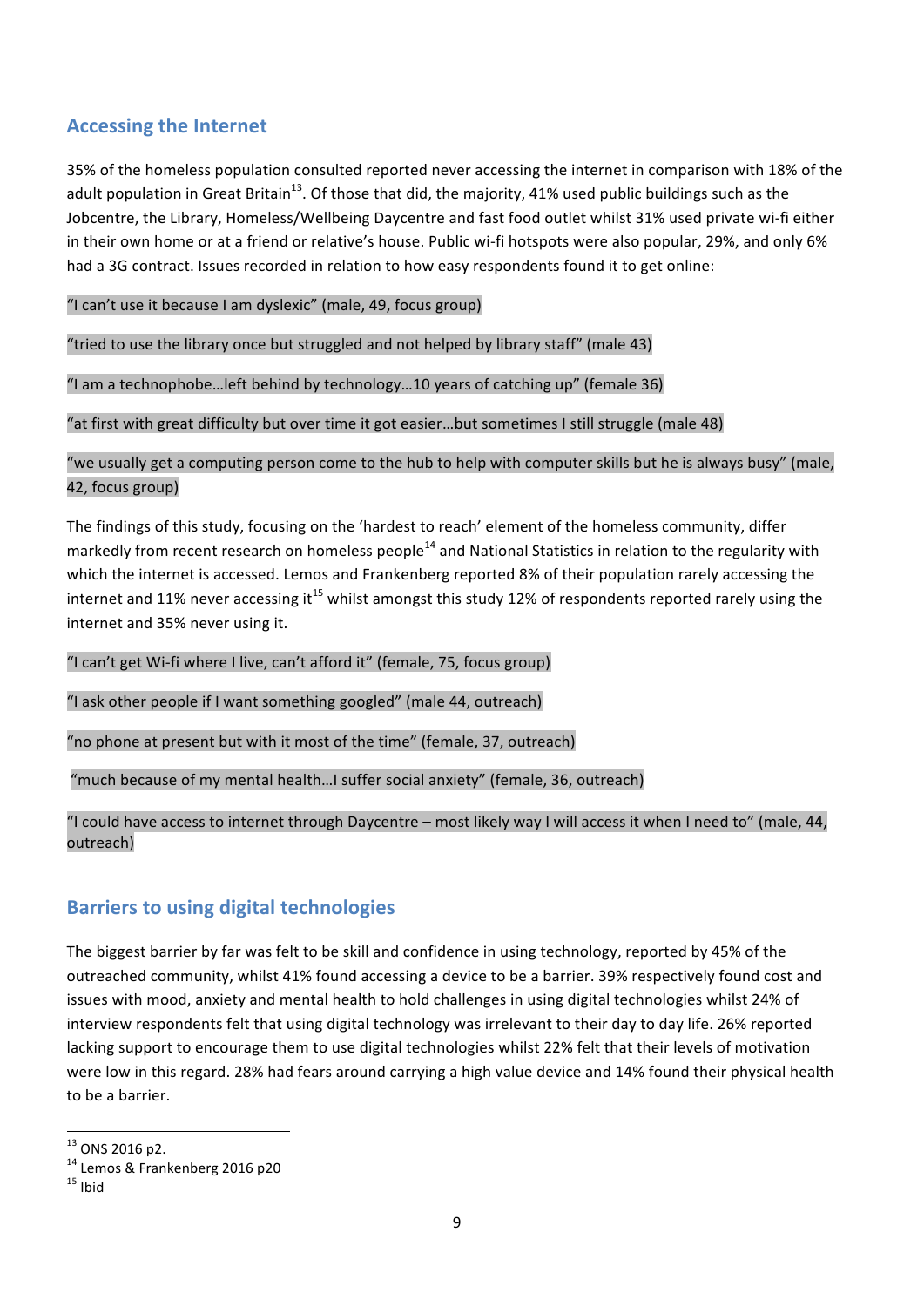"my son would teach me" (female, 32, outreach)

"learning every day with new smartphone" (male, 47, outreach)

"if I had a laptop I would use it more" (male, 47, outreach)

"I use it if I need it…purely as an information resource. I am trained in electronics (I was an electronic engineer) and built computers" (male, 49, outreach)

"I'm old school" (male, 66, outreach)

"want to learn…don't have somebody to show me"(female, 36, outreach)

"concentration an issue, procrastinating online" (male, 40, outreach)

"don't like technology…we'll be chipped like dogs when we are born" (male 51)

**David's story…** *(name has been changed to protect identity).*

David is a 43 year old male who is rough sleeping in central Hastings. David reports that he has been rough sleeping for a year following the loss of his job and relationship breakdown. David has chronic ill-health related to his IV heroin use and although engaged with a number of services locally (drug and alcohol services, Council Housing Options, Probation and Rough Sleepers team) he admits to finding engagement difficult. David has an old style mobile phone and is unable to access the internet currently however when he was housed and running his own business he used a laptop. David finds it difficult to get online and has tried at the local library once but struggled and felt that the library staff didn't want to help him.

In terms of accessing digital technologies David's view is:

"It won't make great changes to my life currently but wouldn't do any harm".

When he was running a business David was able to use various websites and applications to pay car insurance and liability insurance online and his daughter supported him with these tasks as she had greater computer literacy. David currently does not go online for any health related support and believes that it would be easy to access information but fears that there is also a lot of bad advice on the internet. David reports that having access to his personal health records would have been helpful when attending DWP medicals and a when in hospital previously he attempted to read his own records when but the staff would not allow him to: "homeless people are discriminated against when they try to access help".

The kind of support that would make the most difference to David in terms of accessing the internet for health purposes would be: increased availability of digital devices, designing more easy to use health services and less expensive 3G internet access, as he does not prioritise making appointments and struggles to get to his surgery and might be encouraged to make appointments online. David is a reluctant user of health services in person and would be happier obtaining repeat prescriptions and information on health services online.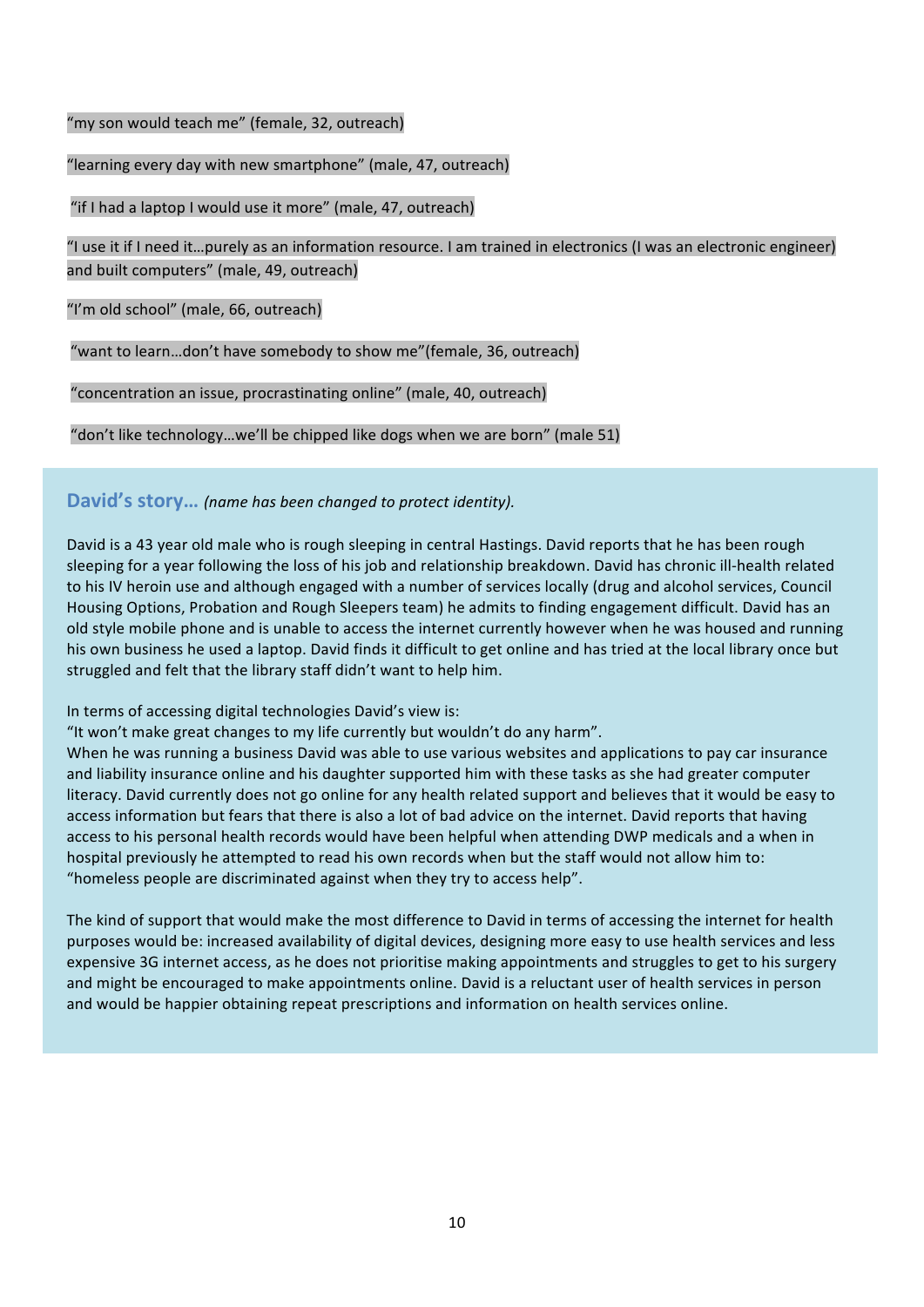# **Activities and applications accessed via the Internet**

This study finds that the greatest divergence from the national population with regard to the homeless population consulted is the use made of the internet when accessed. The research team involved in the study have experience of helping homeless individuals with accessing websites and applications where they may need to register personal details and so these activities were specifically targeted as a source of enquiry.

In 2016 77% of adults in Great Britain reported buying goods and services online in the last 12 months<sup>16</sup>, whilst only 10% of the respondents on outreach reported ever making online purchases. Only 2% report banking online whilst 12% of respondents report having been engaged in online job searches and 10% in engaging with job applications online.

"used to do surveys online for extra money" (male, 39, outreach)

"ID (identification documents) are a problem if you have nowhere to keep stuff…tried to get a credit check online for a tenancy. Couldn't complete it because I didn't have a current credit card/bank card" (male, 49, outreach).

National statistics illustrate that the 5<sup>th</sup> most common activity undertaken online in the broader population is looking for health-related information<sup>17</sup>, (51%), in comparison to 6% of those consulted in outreach interviews.

"Used NHS Choices App to see where to register" (male, 51, outreach)

"I have read online for self-help around health" (female, 42, outreach)

"I am not happy in public places with people looking over my shoulder " (male, 50, focus group)

78% of interview respondents reported that they do not go online for health purposes. Of those that do 22% report searching online for health related information, 2% for booking GP appointments and 2% for appointment reminders. The ONS confirm that in 2016 15% of respondents to their household and individual survey confirmed that they were making appointments with a doctor or other healthcare practitioner<sup>18</sup>

"they warn you not to go on-line to research health things…there is a lot of mis information" (male, 49, focus group)

"made an GP appointment and ordered a prescription and I didn't have a problem" (female, 36, focus group)

"I tried (an online GP/nurse consultation) and it doesn't work – you fill in what's wrong with you and you have to wait about 30 minutes before you get a reply. The reply refers you top a site that gives you 10 different possible diagnoses based on your symptoms. You never know which one is correct so you may as well go and see your doctor to find out" (male, 47, focus group)

"no…would play with my mind" (male, 44, outreach)

Based upon feedback given during interviews focus group participants were consulted on whether they were aware that they could access health related information and health support services online. 7 of the 13 participants reported that they were unaware but views varied within the group.

 $^{16}$  ONS 2016 p8<br> $^{17}$  ONS 2016 p7<br> $^{18}$  ONS 2016 p8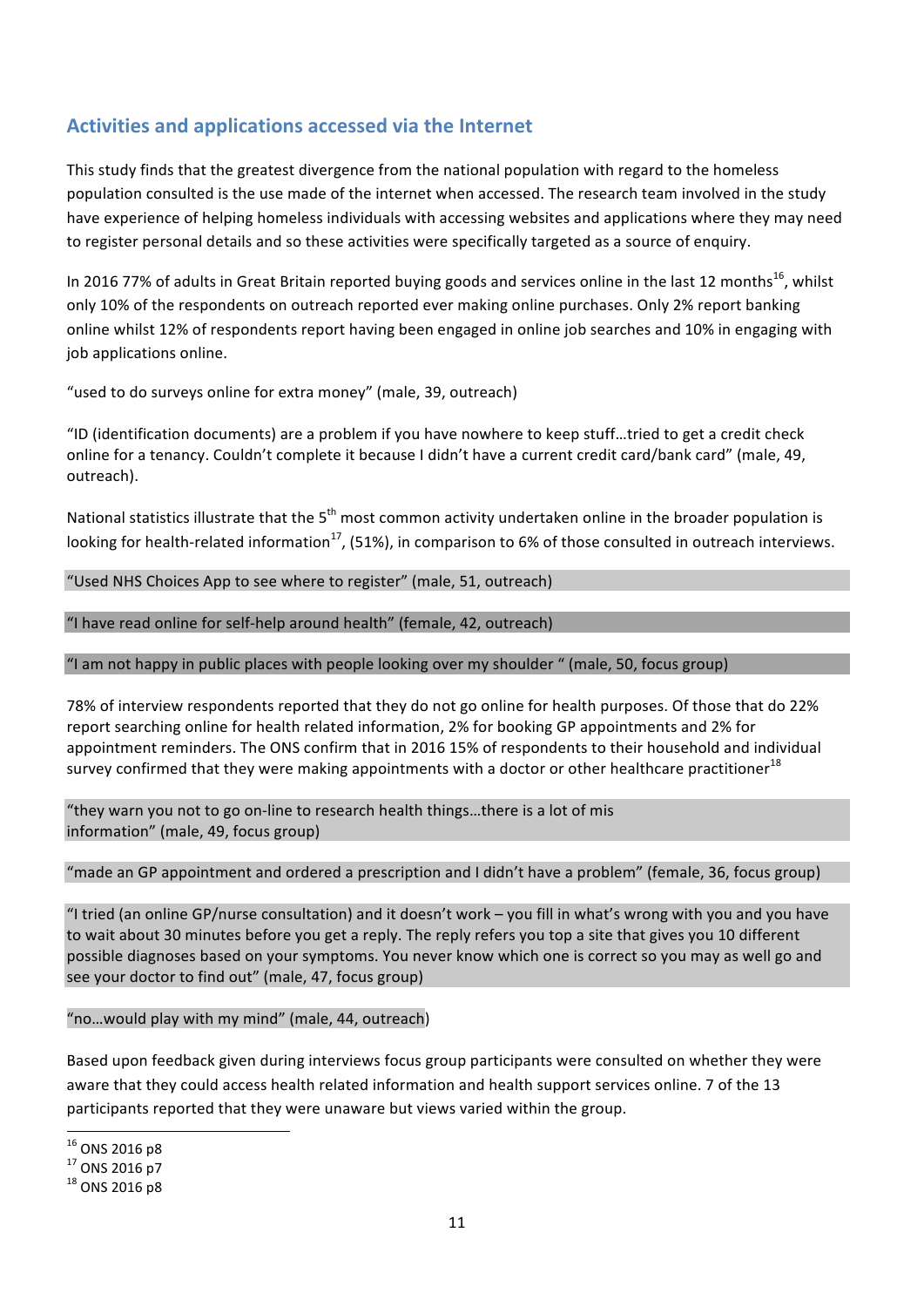"the government don't want to let you know…they mislead you deliberately" (male, 37, focus group)

"I disagree with you, I think the doctors advertise on the walls what you can do when you go there" (male, 47, focus group)

The general consensus among participants of the focus group who were unaware previously of online health related services and information was positive in regard to whether they would go on to use them:

"I'd have a look…definitely, but you cannot always time internet access" (female, 36, focus group)

"I want to do it, I could do shopping online" (female, 41, focus group)

Of those who would not chose or feel comfortable using online services and information relating to health the main concerns amongst the focus group related to safety, levels of computer literacy and anti-internet sentiment.

"Not everyone wants to jump on the internet bandwagon" (male, 47, focus group)

"I thought the government sold our information a few years ago" (male, 37, focus group)

"I am computer illiterate" (male, 62 & male, 50, focus group)

### **Michelle's story…**

Michelle is a 58 year old woman currently living in social housing with a history of homelessness. Michelle has an old style mobile phone and uses a laptop or desktop computer to access the internet daily via a well-being daycentre locally. In relation to skill at using the Internet "I'm not too bad".

Michelle has used the Internet historically to shop, conduct work searches and complete job applications although she is currently claiming employment support allowances due to ill-health.

In relation to using the internet for health purposes Michelle has sought information on health conditions online but is happy to call her surgery for most health needs however she does see a benefit in applying for repeat prescriptions, appointment reminders and test results online.

Michelle see's cost as a challenge in accessing the Internet, problems with an injured back and irrelevance to everyday life. "I close myself down and don't look if it's going to make me anxious". In terms of support Michelle sees increased availability of digital devices as a necessary step along with less expensive 3G internet access.

In terms of concerns Michelle feels:

"This is all for the doctors surgeries… to help them speed up. Half the time I can't get an appointment but some people say they can get an appointment 2 weeks in advance online"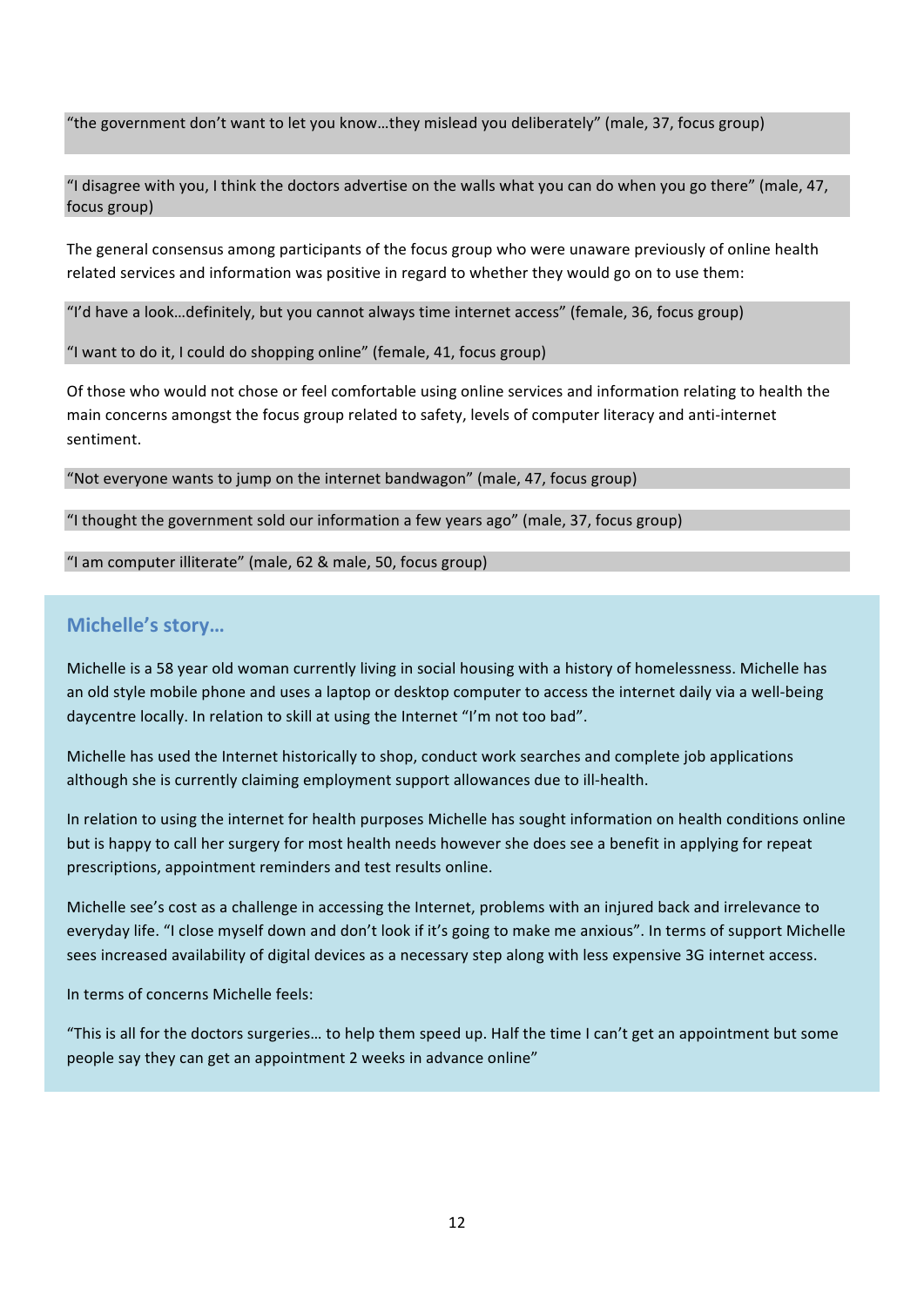Amongst outreach interview participants who were currently not accessing digital health services the majority felt that the use of some or all the services would be beneficial to them with only 18% reporting that none of the services available on line would be beneficial. 28 % of respondents believed that all the services listed below, with a further breakdown by individual service, would be beneficial:

| <b>Finding health information</b>      | 9%  |
|----------------------------------------|-----|
| <b>Booking GP appointments</b>         | 28% |
| <b>Appointment reminders</b>           | 14% |
| <b>Requesting repeat prescriptions</b> | 29% |
| <b>Accessing test results</b>          | 8%  |

"not prioritising health at the moment" (male, 44, outreach)

#### "had enough trying to get an appointment without going online" (male, 43, outreach)

"if easy to access, bad advice on the internet also" (male, 43, outreach)

"if I knew how to – GP appointments and repeat prescriptions. My medication keeps changing and I keep seeing other doctors who don't always get my meds. Right" (female, 42, outreach)

"I'm not good with all that…without a shadow of a doubt if access to a device and support I would do it" (male, 52, outreach)

"I would use it when the help is there. I struggle in this area"(male, 44, outreach)

Outreached respondents were asked to reflect on instances when they may have been in a situation where they needed access to personal health records or GP details, for a particular purpose, and had not been able to access them. 24% of respondents reported that such information would have been helpful in a courtroom situation, 39% stated that they would have been helpful in relation to Department of Work and Pensions medical and benefit issues. 22% believed that they would have been helpful when in hospital and 4% in matters relating to probation. 34% did not see a time when access to health records would have helped them.

"DWP medical, couldn't get access to historic details" (male, 47, outreach)

"when I was in hospital a few years ago I tried to read my own records and they wouldn't let me" (male, 43, outreach)

"If you want your records you have to pay for them"(male, 52, outreach)

"when I moved to Tonbridge the GP surgery found it difficult to register me because they couldn't track me down" (male, 34, outreach)

"when I was in prison aged 18 I was told I had a possible personality disorder but I have never managed to get proof. I have googled PD and found out more about it" (male, 49, outreach)

Focus group participants were asked to share their thoughts on the benefits of using online health information and support services. Opinion was split on whether the opportunity to access services on line would lead to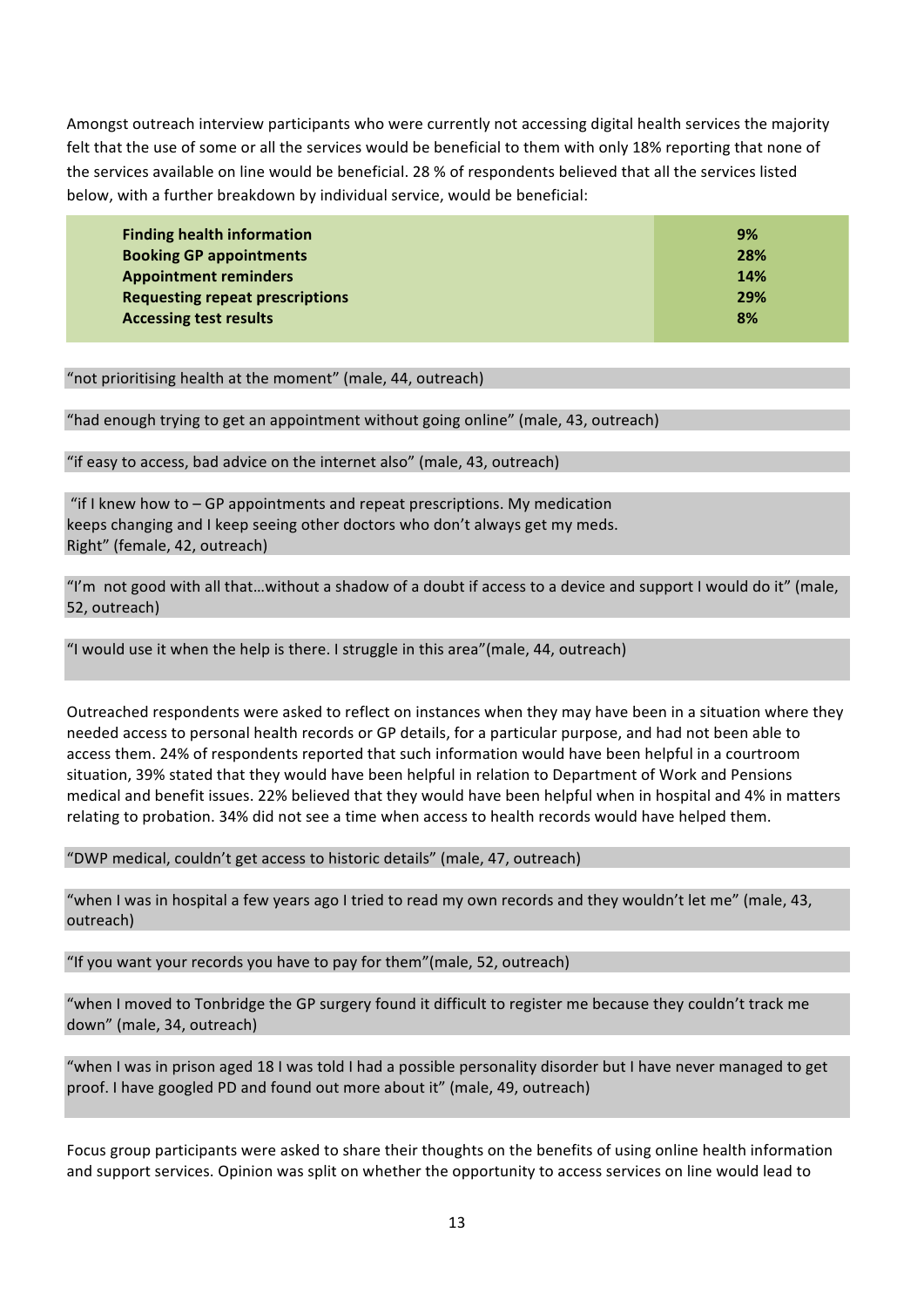some people being left behind whilst others believed that engagement would allow people to avoid being left behind. Although one participant saw the positive of ensuring the system remained up to date and another with physical health needs suggested for those in pain not having to attend health practices in person would be beneficial; others voiced concern in relation to the accuracy of current online services and the need to engage in person.

"when you go online these days services no-longer exist and phone numbers are out of date" (male,37,focus group)

"I think they are trying to put everything on-line…it's another cutback…people won't be able to see anyone face to face" (male, 62, focus group"

### **Challenges and Support Needs**

The homeless population face many challenges including poor physical and mental health outcomes<sup>19</sup>. Homeless Link's national health audit of the homeless in 2014 confirmed that 15% of the homeless population involved in their audit with poor physical health were not in receipt of support and 7% of respondents had been refused access to a GP or dentist within the previous year<sup>20</sup>. When asked about support needs that act as a barrier to accessing and using digital technology interviews reveal that the greatest barrier is considered to be a lack of confidence in using technical devices (43%) followed by the lack of access to a device(39%). Fear of invasion of privacy is also of considerable concern (37%) along with mental health challenges (35%). Less concerning, were challenges with physical health (24%), irrelevance due to lifestyle and meeting other needs (22%), and reading and writing skills/dyslexia (20%).

"sometimes issues with basic literacy and maths. I have a laptop but it needs charging" (male, 46, outreach)

"bi-polar, depression and social anxiety" (female, 36, outreach) "frustration" (male, 44, outreach)

"Autistic Spectrum Disorder; issues interpreting information, lose concentration" (male 51)

"don't really know how to find my way around internet, so I don't bother often" (male 48)

"don't trust technology" (male 51)

"homeless people are discriminated against when they try to access help" (male 43)

"where I don't understand being online, that worries me" (male 44)

"I fear identity fraud" (male 49)

"not bothered about privacy; doesn't make a difference to my life going online" (male 44)

"don't like people looking over my shoulder" (male 39)

"can't work it out" (female 44)

<sup>&</sup>lt;sup>19</sup> The University of Sheffield (2012), Homelessness Kills, Crisis p9<br><sup>20</sup> Homeless Link Health Audit results 2014 p4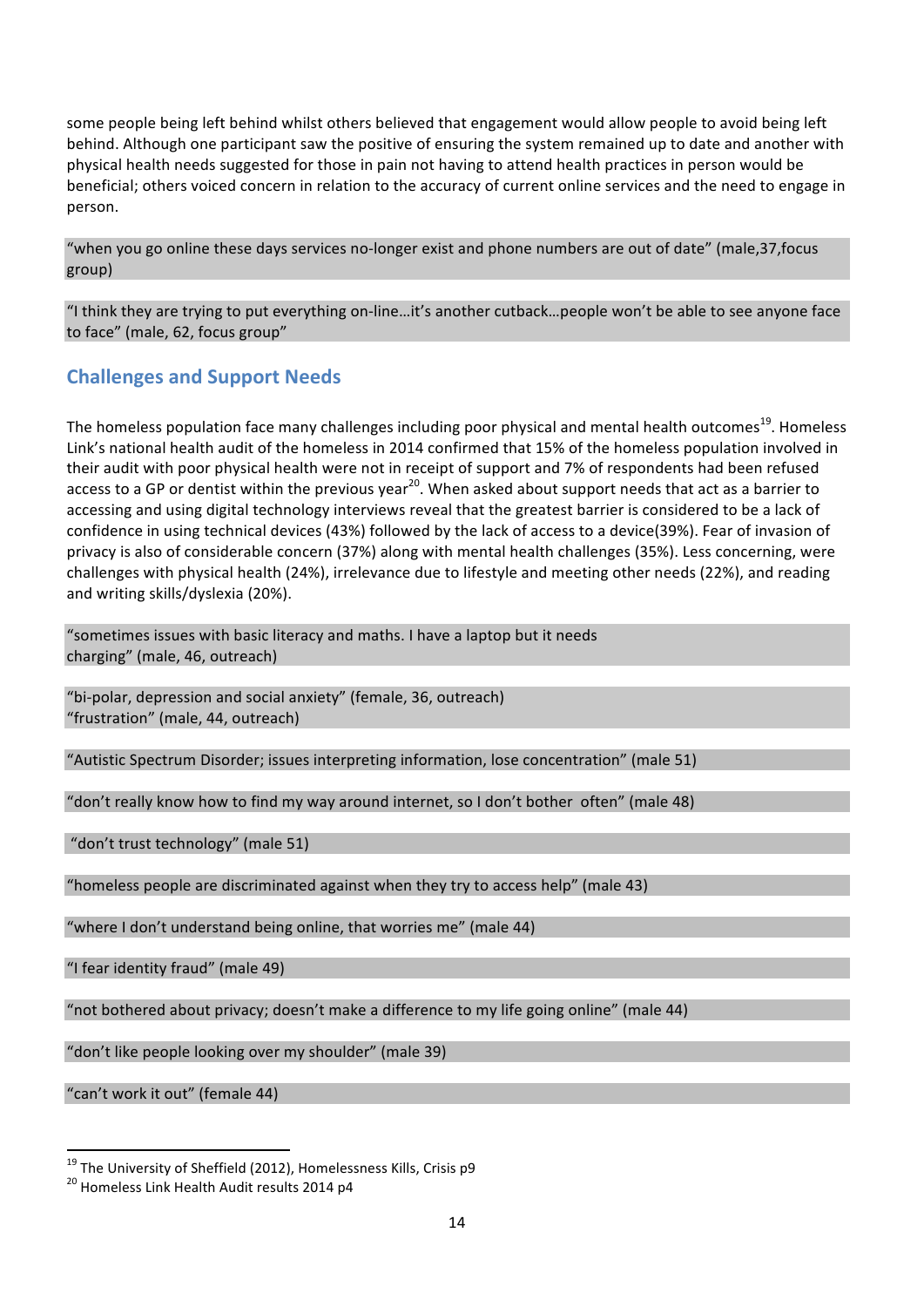Following on from a recognition of the challenges respondents face when attempting to access digital technology for health purposes there was clarity in what is needed in relation to the kind of support that might be required by this community. 55% of interviewees believe that one to one support to improve confidence and lessen anxiety around using the internet is a priority whilst 35% believe one to one support given other physical or mental challenges would be beneficial to them. 47% of respondents think that an increase in availability of accessible digital devices would support them to get online and 39% favour an increase in free wi-fi in public spaces and services. 28% respectively believe that less expensive 3G and the designing of more easy to use digital health services will offer relevant support whilst 26% would support training to use digital devices and 24% would chose information around privacy and security of personal information and data use.

Concerns were raised amongst focus group participants in relation to the costs of accessing the internet, the anxiety that develops amongst individuals who have no or little support to engage with the online community along with a degree of cynicism around the quality and up to date-ness of information online relating to services available, as telephone numbers are sometimes found to be out of date, and services merged or terminated given the economic environment of the public sector. The type of training that might be on offer was also questioned and it was acknowledged that one to one support would be most appropriate.

"you need one to one training to get on the system and use it" (female 41, focus group)

"memory is an issue and mental health…don't trust people I don't know" (male 44)

"house search support service give you access to internet but only for property searches. Libraries have restricted time access as only on for one hour" (male 49)

"it would be brilliant if devices were made available for personal use so that It can all be explained to you" (male 49)

"essential part of this – making it too difficult will mean people won't use it. Homeless people should get discounts on everything to subsidise them to Access things that are available day to day for most people" (male 41)

"wi-fi should be free to everyone" (male 40)

"it helps to get more support with health. I would do it all through the Daycentre as I am not motivated to do it myself" (male 57)

"prefer someone to show me than tell me as I often don't know what they mean" (male 51)

"the support you are given is advice not support. I need people to do things alongside me. Fear and anxiety have always got in the way" (male 35)

### **Benefits**

When asking interviewees to reflect on their experiences with health services and whether an online service could improve or make their experiences worse a significant number (53%) disclose that due to memory issues they struggle with remembering appointments and see a benefit to viewing appointments online and receiving digital prompts or reminders. 35%confirm that they do not prioritise making appointments and struggle to get to the surgery and would prefer to make an appointment online. 12% report experiencing problems with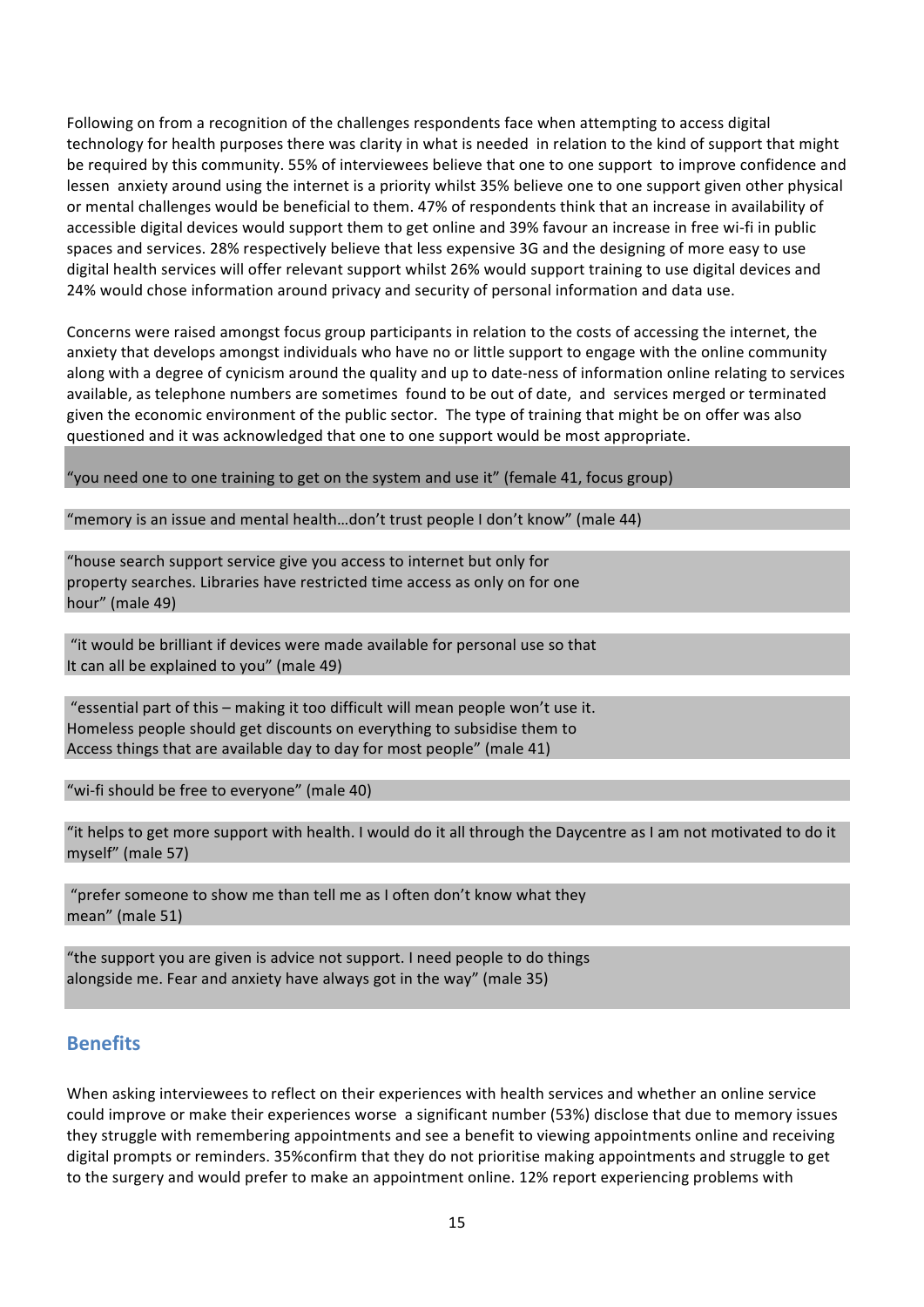registering with GP surgeries and would be more likely to engage if it could be done online, whilst another 18% report a reluctance to access health services in person and a preference for obtaining repeat prescriptions and information on health services online.

Focus group participants were keen to discuss whether an online service would leave people behind or help them to avoid being left behind and reflected the anxiety of those not currently engaging with digital technology and those that were. An element believed that online engagement was a good idea in practice and would keep the system updated but warned that although a good idea it would not be easy to put in to practice for everyone.

"I want to learn how to use the internet" (female 43)

### **Concerns**

32% have concerns that their lifestyle means that they do not prioritise their health and will continue not to, irrespective of whether there are improvements in digital technology around health. Whilst 18% believe that they would stop engaging if they could get most of their needs met online.22% of respondents confirm that they do not trust the security of online services with the use of their personal data and as a result they are unlikely to use them. There are also concerns that individuals will not be able to make use on online health services without a lot of one to one support in accessing health services (24%) whilst 26% are afraid of technology and the speed of change in these areas and already feel left behind.

The focus group participants raised cost to a greater extent than outreach participants along with fear of further marginalisation

"at the moment I would never put my personal details online" (male 41)

"I don't like other people to have access to my information as they can use it against me" (male 51)

"I haven't had a doctor since I left rehab 4 years ago" (male 44)

"discriminated against in London against registering…didn't have the right ID (identification). Also have concerns around GPs not liking patients self-diagnosing (male 51)

"struggle with appointments as they advise you to go online and I can't" (male 49)

"I don't want to do anything online. I just want to turn up and get an appointment" (female 41)

### **Recommendations**

The level of ownership of mobile phones amongst the homeless population (90% in this instance) dispels the assumption that all homeless people are isolated both socially and technologically although this research highlights the element of the mobile phone owning homeless population consulted that are yet to consistently access the internet and suffer *information poverty* .

Despite the fact that 40 % report accessing the internet via desktop computers in libraries, daycentres, jobcentres and fast food outlets significant barriers are present in relation to ensuring that this is an easy and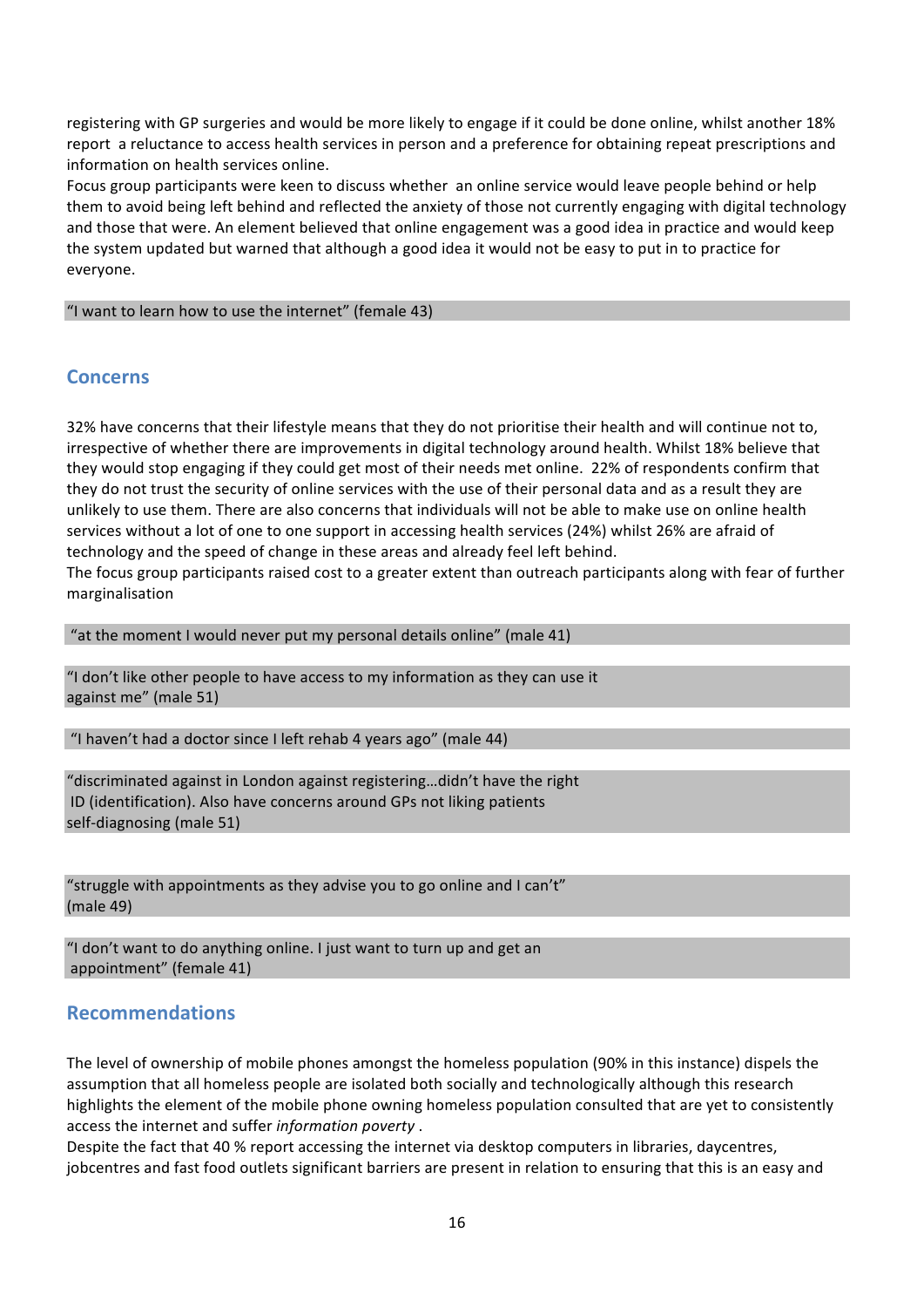helpful way to build upon technological skill and confidence. Libraries and other services are reported to have limited timeslots for access which will frustrate someone who is learning slowly and unable to progress an online activity swiftly. Respondents also suggest that staff in public buildings do not have the time to assist and homeless people feel stigmatised.

# **Increasing Opportunities**

Lack of access to a device poses significant problems for those members of the homeless community who are yet to engage with digital technology and for those who have lost or had digital devices stolen. What is clear from the research is that there are limited opportunities for individuals without a smartphone to consistently access the internet due to a dearth of available devices and reliable support.

- An increase in the availability of devices in public buildings for accessing the internet.
- The provision of tablets to be made available to peer support, housing support and outreach workers to ensure that the hardest to reach who do not necessarily engage with services consistently can be supported to access relevant applications and information on the street, necessary.
- Training for frontline workers to be able to pass on basic skills on outreach and at first point of contact in centres.

### **Capacity building**

By far the greatest barrier, reported throughout the questionnaire interviews and focus group discussions to using digital technologies is skill and confidence, followed by issues with mood, anxiety and mental health challenges. 55% respondents reported that one to one support would be the most beneficial and this was reflected across the age groups.

80% of the homeless population according to the Homeless Link Health Audit 2014 report mental health challenges whether diagnosed or undiagnosed. The complexity of the needs of the homeless population affect all aspects of their lives and will require acknowledgement in relation to digital inclusion for health. Respondents and focus group participants are specific that:

- Training and support needs to be forthcoming in a one to one arrangement.
- Specialist training needs to be made available for all the individuals in charities, peer support and related public services who will be enlisted to support the move towards increased digital inclusion for health purpose with the homeless population.

### **Increasing accessibility**

39 % of respondents saw cost as a barrier to using digital technologies and focus group participants also mentioned that they would do more online if they could afford it. Only 6% of respondents report getting online via a 3G contract. Support in this area needs to:

- ensure that those members of the community who could manage a contract have the information available to them from peer support and specialist centre and outreach workers on which contract to take up. Consequently the staff and peer support facilitators involved need to be trained in supporting the homeless population in this regard.
- ensure an increase in the availability of free wi-fi, including through GP surgeries and pharmacies which could have an unforeseen outcome of also increasing access to support with health and wellbeing in person.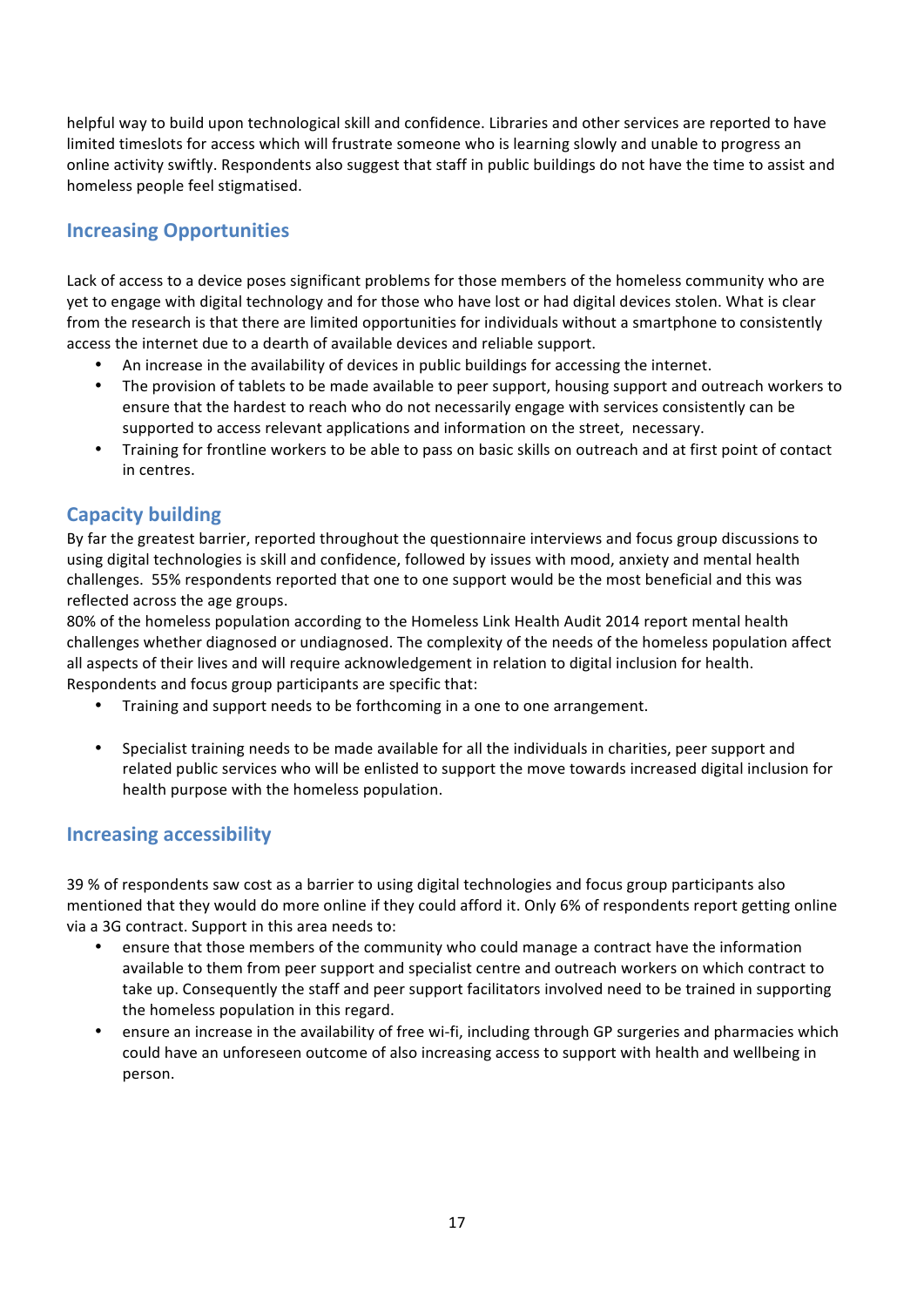## **Support and reassurance in design**

A concerning statistic that requires acknowledgement relates to reported memory issues and the anticipated benefit of online services in relation to remembering appointments. 53% of respondents reported problems in this area which has knock on effects in relation to registering with online services and primary health care providers such as GP surgeries. Homeless individuals are often unable to register with on and off-line services without an address and there are often issues with lack of photographic identification. The precarious nature of homelessness in relation to sustaining access and security of personal paperwork and a possible inability to recall passwords and identifying information needs to be acknowledged in relation to access:

• multiple forms of verifying identification is required as homeless individuals are often without any identifying paperwork such as passports, driving licences and birth certificates and consideration of these facts, along with memory challenges requires planning at the design stage of any online registration process.

37% of interview respondents report having fear of their privacy being invaded whilst focus group participants discussed online safety in terms of surveillance and hacking. Other participants expressed concerns around their personal information being in view to the public when computers are used in public arenas such as daycentres and libraries.

• increased dissemination of information on the protection of personal data for health purposes online will offer reassurance to both peer support , staff and the homeless community.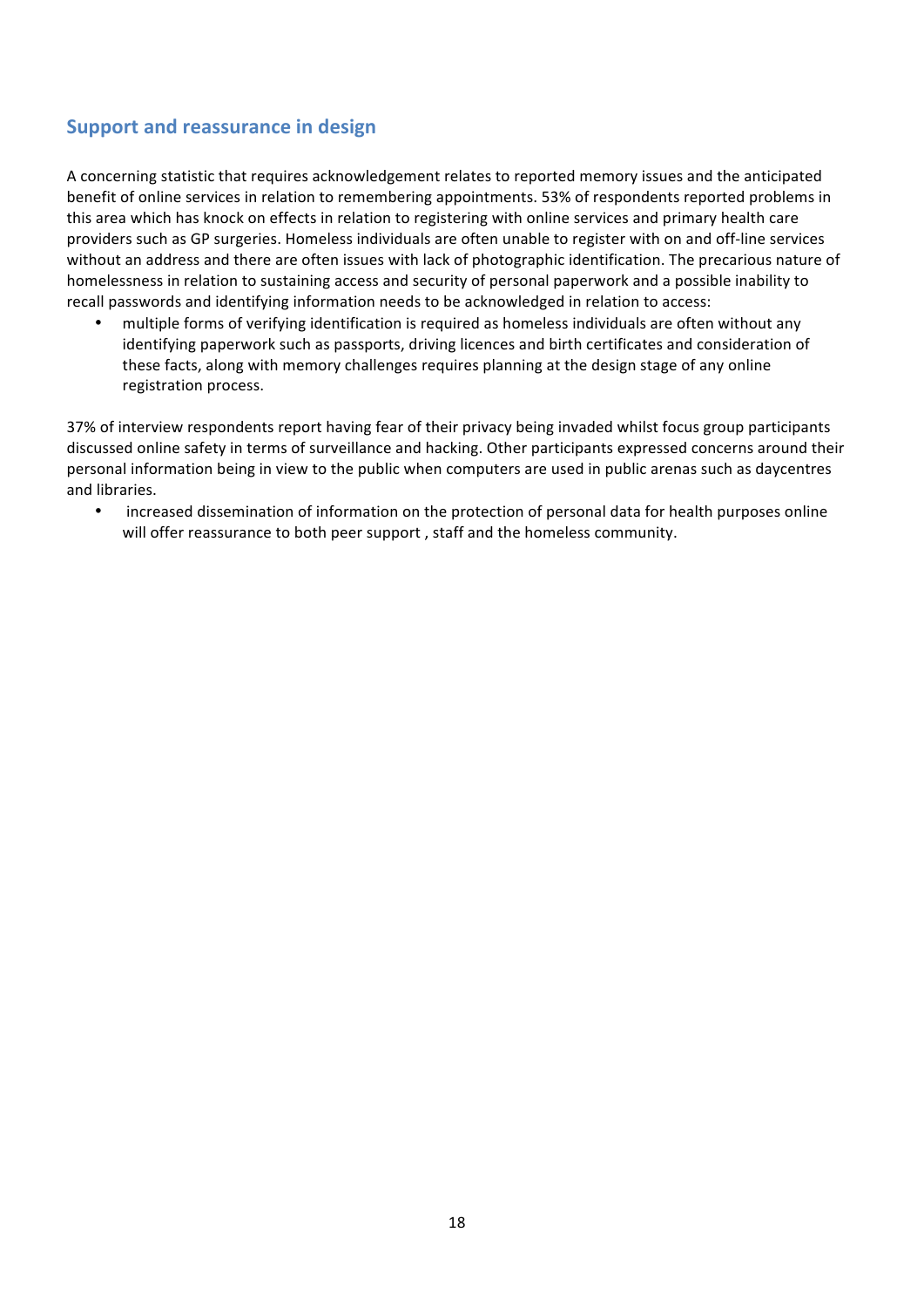## **References**

Advice North Yorkshire and Citizens Advice (2013) *'Access Denied' Universal Credit and Digital by Default* {online} available at: http://www.yorkcab.org.uk/Digital%20by%20Default%20-%20Full%20Report.pdf (last accessed 16/04/17)

Chatman, E. A. (1996) The Impoverished Life-World of Outsiders. *Journal of the American Society for Information Science, 47 (3):193-206*

Department of Communities and Local Government, Housing *Statistical Release* (25 January 2017) *Rough Sleeping Statistics Autumn 2016, England* {online} available at:

https://www.gov.uk/government/statistics?departments%5B%5D=department-for-communities-and-localgovernment (last accessed 13/04/17)

Homeless Link *'The Unhealthy State of Homelessness'* Health Audit Results (2014) {online} available at: http://www.homeless.org.uk/facts/our-research/homelessness-and-health-research (last accessed 12/04/17)

Hopper, E. K Bassuk, E.L and Olivet, J.(2010) Shelter from the Storm: Trauma-Informed Carein Homelessness Service Settings. *The Open Health Services and Policy Journal* Volume 3, 80-100.

Lemos, G. and Frankenburg, S. (2015) *Trends and Friends Access, use and benefits of digital technology for homeless and ex-homeless people.* Lemos & Crane {Online} available at: http://www.lemosandcrane.co.uk/resources/Trends%20and%20Friends%20(2015).pdf (last accessed 16/04/17)

Office for National Bulletin Internet access - households and individuals: 2016 {online} available at: http://www.ons.gov.uk/peoplepopulationandcommunity/householdcharacteristics/homeinternetandsocialmedi ausage/bulletins/internetaccesshouseholdsandindividuals/2016 (last accessed 13/04/17).

National Information Board (May 2016) *Martha Lane Fox Challenges the National Information Board* [Online} available at: https://www.gov.uk/government/news/martha-lane-fox-challenges-the-national-informationboard (last accessed 13/04/27).

National Information Board and Department of Health (2014) *'Personalised Health and care 2020'.* London: National Information Board and Department of Health {Online} available at: https://www.gov.uk/government/news/marta-lane-fox-challenges-the-national-information-board (last accessed 13/04/17)

Reboot UK *Digital Skills for the hardest to reach Literature Review*, Laurence Piercy, Tinder Foundation (January 2016)

Thomas, B. The University of Sheffield (2012) *Homelessness Kills: An analysis of the mortality of homeless people in early twenty-first century England*, Summary, Crisis.

Wen,C.K., Hudak, L. Hwang, S.W. (2007) Homeless People's Perceptions of Welcomeness and Unwelcomeness in Healthcare Encounters *Journal of General Internal Medicine,* July Vol. 22, Issue 7, 1011-1017.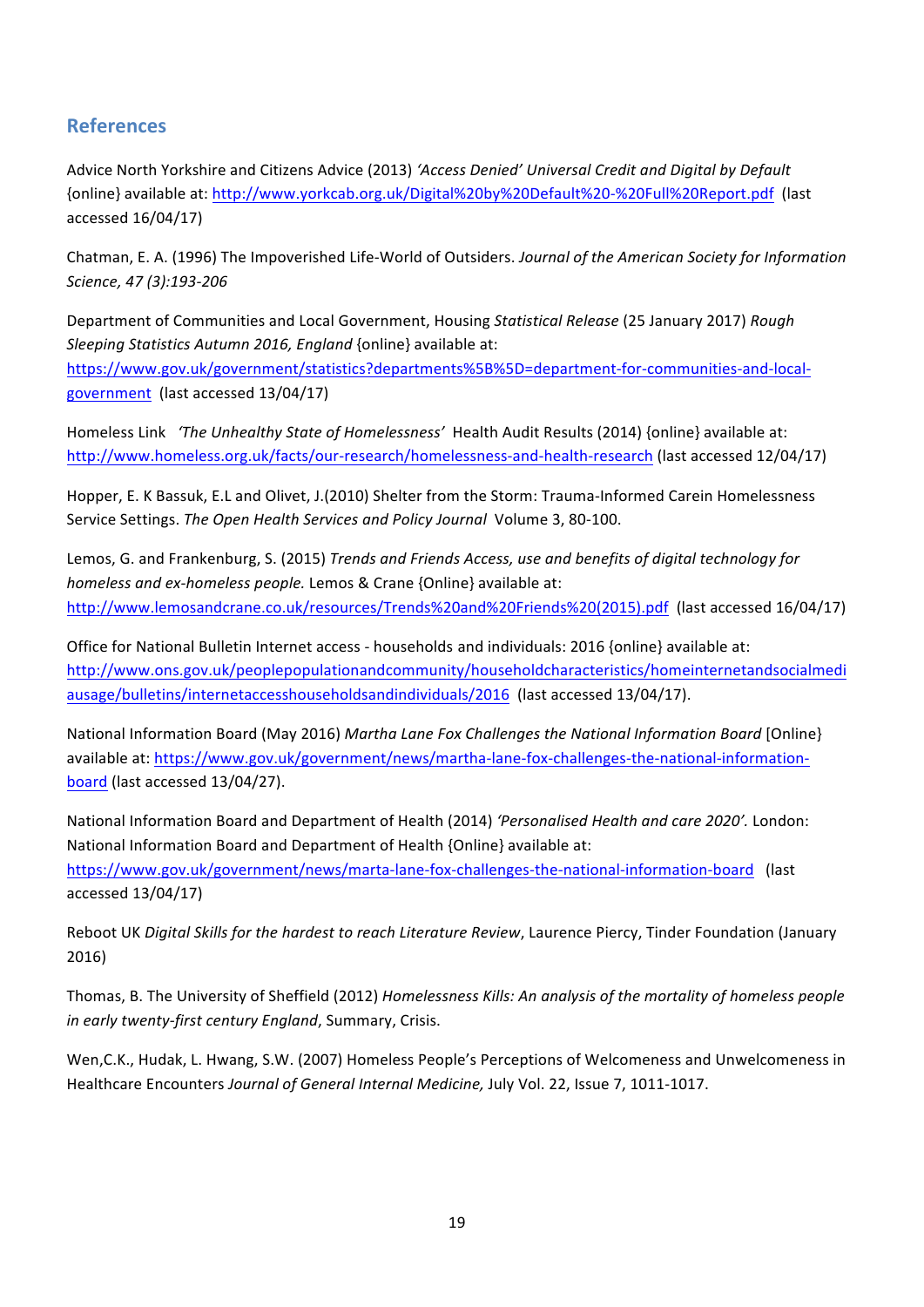# **Appendices**

#### **Appendix 1**

### **Digital Inclusion & Homeless People: Questionnaire**

The Government is looking to make changes around Personalised Health and Care by 2020. The aim is to bring together health and social care systems and to give individuals greater access to their personal health records and health services online, in the belief that improvements to health and care will be made through better use of information and technology (via the use of computerized devices: applications accessed via smartphones, ipads, lap tops and PCs).

It has been recognised that there are members of the community that may struggle to access information online and research is being undertaken with hard to reach groups on what they might need to improve/increase their use of digital (online) health services and what is likely to get in the way or be problematic.

Seaview is conducting research with people who are homeless or insecurely housed in Hastings to identify whether people are currently using digital technology (devices such as phones and computers to access the internet) and what their thoughts are about accessing health services and what they might need to support them to do so in terms of training, free Wifi, access to devices, or cost saving deals on device contracts.

It would be very useful, as someone with knowledge of services that assist the homeless community in Hastings and St. Leonards, if you would take the time to consider the following questions around accessing health services and technology.

You do not have to answer every question and you can choose not to answer some questions or not to take part at all. The process is completely anonymous and confidential and you will not be identified personally however we will record your gender and age range and the services that you have or are currently making use of locally. This will help us to understand any differences as result of age, gender and service use.

Thank you for your time.

| About you |                      |      |                                             |             |
|-----------|----------------------|------|---------------------------------------------|-------------|
| 1)        | How old are you?     |      |                                             |             |
| 2)        | What is your gender? |      |                                             |             |
|           | Female               | Male | Transgender                                 | Transsexual |
| 3)        |                      |      | Do you have a local connection to Hastings? |             |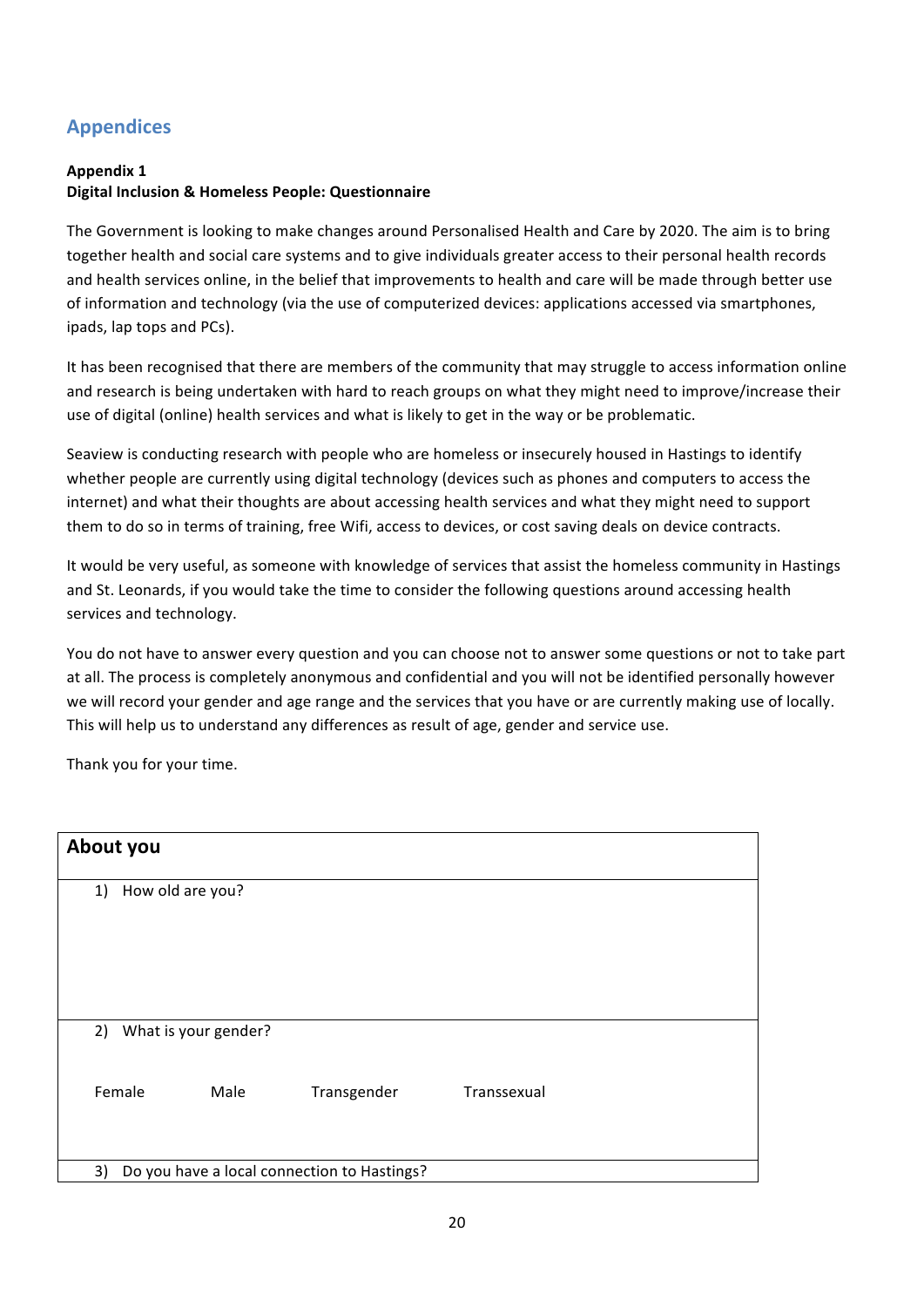| 4) | What is your current situation in relation to housing?                                         |
|----|------------------------------------------------------------------------------------------------|
|    |                                                                                                |
|    |                                                                                                |
|    |                                                                                                |
|    |                                                                                                |
|    |                                                                                                |
|    | 5) If currently housed do you have any experience of homelessness?                             |
|    |                                                                                                |
|    |                                                                                                |
|    |                                                                                                |
|    |                                                                                                |
|    |                                                                                                |
|    |                                                                                                |
|    | 6) Are you currently engaging with any services? Please list                                   |
|    |                                                                                                |
|    |                                                                                                |
|    |                                                                                                |
|    |                                                                                                |
|    |                                                                                                |
|    | <b>Digital Devices</b>                                                                         |
|    | 7) What digital devices do you use to access the internet? Please circle all relevant devices: |
|    |                                                                                                |
|    | Mobile phone (old type)                                                                        |

 $\overline{\phantom{a}}$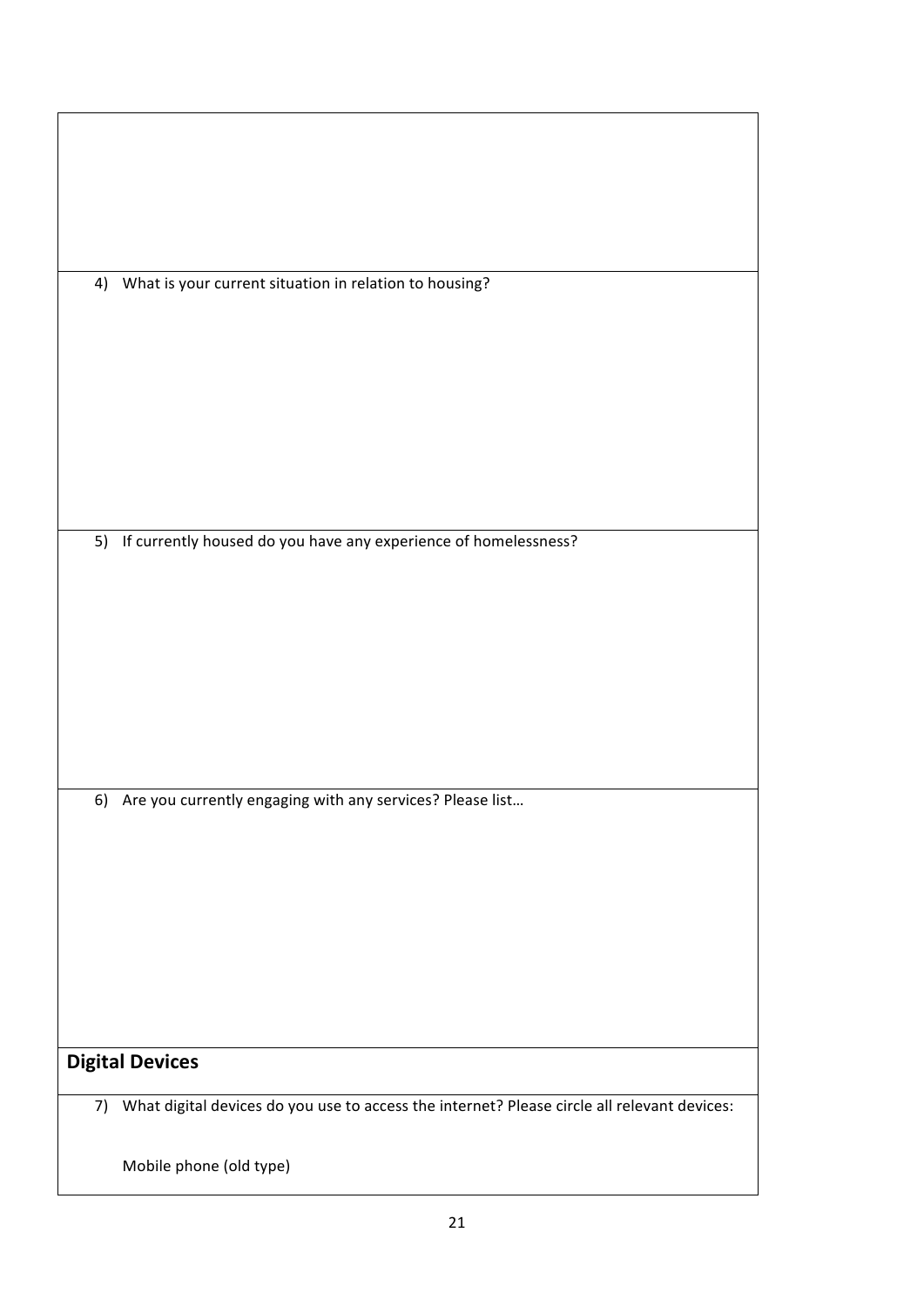|    | Smart phone                                                      |
|----|------------------------------------------------------------------|
|    | Blackberry                                                       |
|    | Tablets                                                          |
|    | Lap tops                                                         |
|    | Desktop computer                                                 |
|    | MP3 music players                                                |
|    | None of the above, I don't access the internet                   |
|    |                                                                  |
|    |                                                                  |
|    |                                                                  |
| 8) | How easy do you find it to get online?                           |
|    |                                                                  |
|    |                                                                  |
|    |                                                                  |
|    |                                                                  |
|    |                                                                  |
|    | 9) If you don't access the internet at all can you explain why?  |
|    |                                                                  |
|    |                                                                  |
|    |                                                                  |
|    |                                                                  |
|    | 10) Where do you go to get online?                               |
|    | At mine or someone else's accommodation which has private wifi   |
|    | On the street using public wifi hotspots                         |
|    | Through a 3G contract when I have credit                         |
|    | In a public building such as Jobcentre, Library, Seaview Project |
|    | All of the above                                                 |
|    |                                                                  |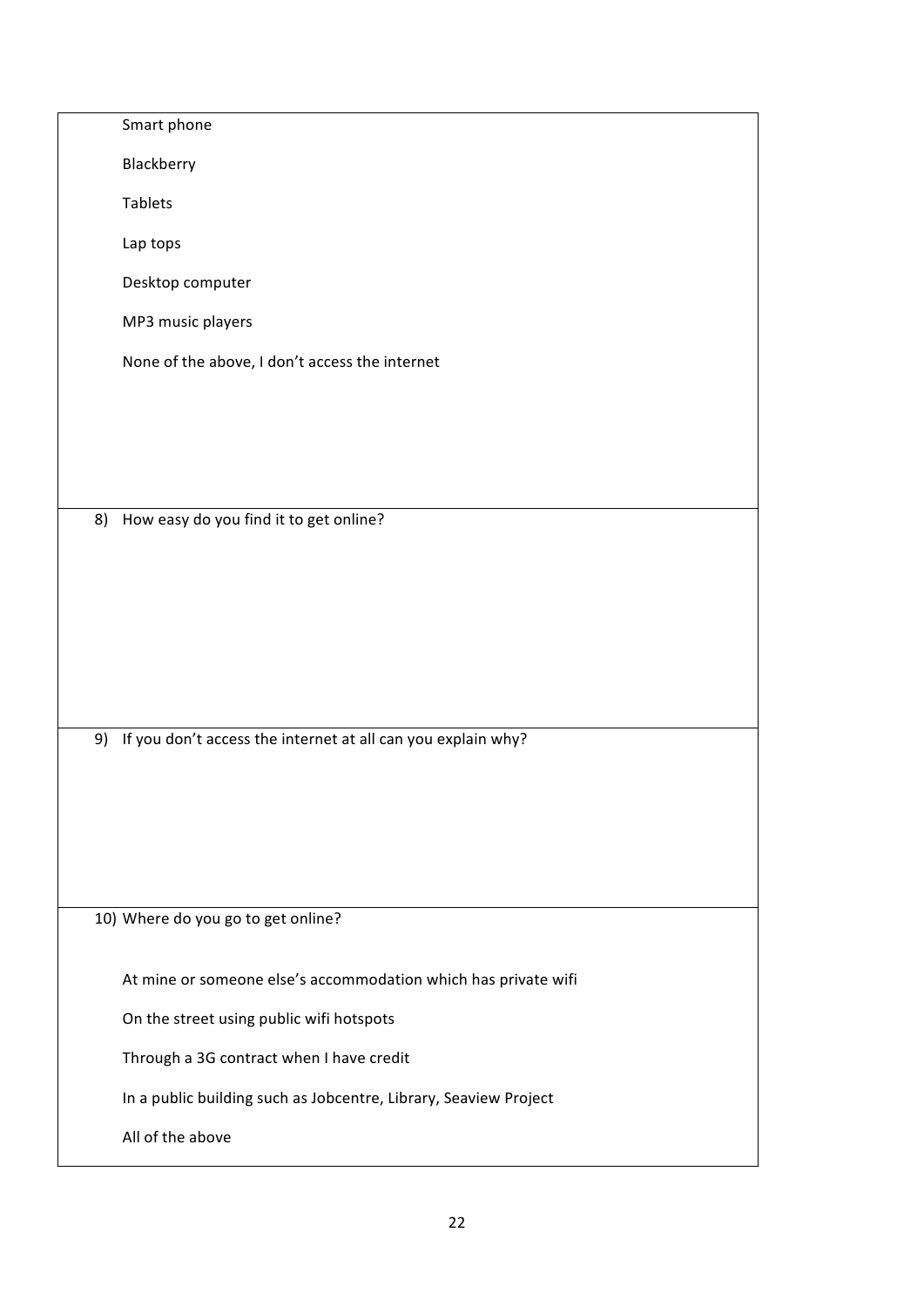| I don't access the internet                                                   |
|-------------------------------------------------------------------------------|
|                                                                               |
| 11) How often do you use them?<br>Every day                                   |
| 1 day a week                                                                  |
| 2-3 days a week                                                               |
| 3-4 days a week                                                               |
| 4-5 days a week                                                               |
| Rarely                                                                        |
| Never                                                                         |
|                                                                               |
|                                                                               |
|                                                                               |
| 12) Do you find any of the following a barrier to using digital technologies? |
| Cost                                                                          |
| Skill and/or confidence in using technology                                   |
| Access to a device                                                            |
| Relevance to your day to day life                                             |
| Levels of motivation                                                          |
| Lack of support to encourage use of digital technologies                      |
| Fear of carrying high value devices                                           |
| Issues with mood and anxiety, or mental health challenges                     |
| Physical health issues as a barrier                                           |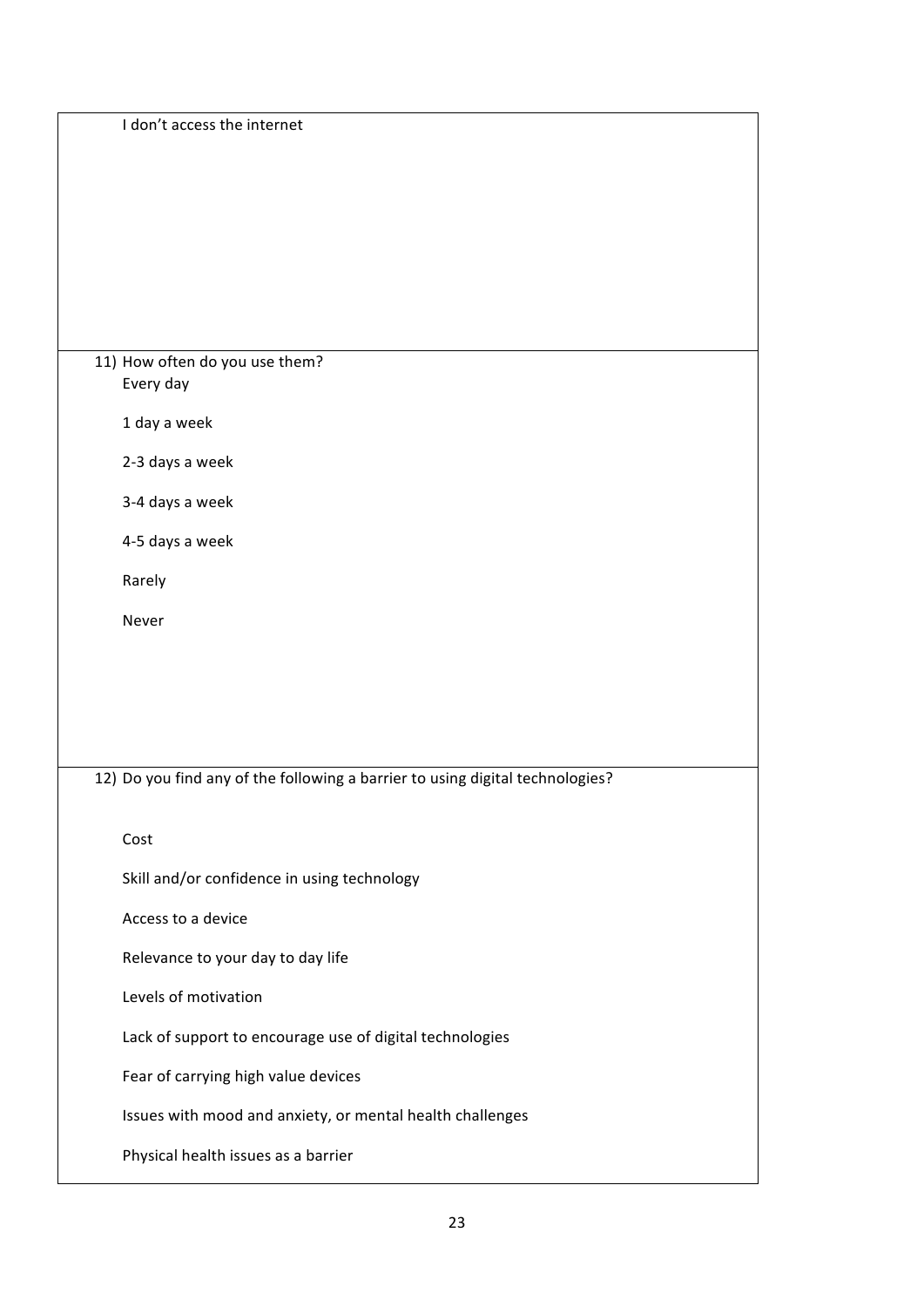| 13) Do you use any websites/applications on which you need to register your details?<br>Online banking |
|--------------------------------------------------------------------------------------------------------|
| Online purchasing                                                                                      |
| Cashback sites                                                                                         |
| Online work searches                                                                                   |
| Job applications online                                                                                |
| Online letting agents                                                                                  |
| Online dating websites                                                                                 |
| Accessing services for health purposes - making appointments with GP or repeat<br>prescriptions        |
| Any other websites/applications                                                                        |
|                                                                                                        |
|                                                                                                        |
|                                                                                                        |
|                                                                                                        |
| 14) Do you go online for any support related to your health needs?                                     |
|                                                                                                        |
| Finding health information                                                                             |
|                                                                                                        |
| <b>Booking GP appointments</b>                                                                         |
| Appointment reminders                                                                                  |
| Requesting repeat prescriptions                                                                        |
| Accessing test results                                                                                 |

 $\mathbf{I}$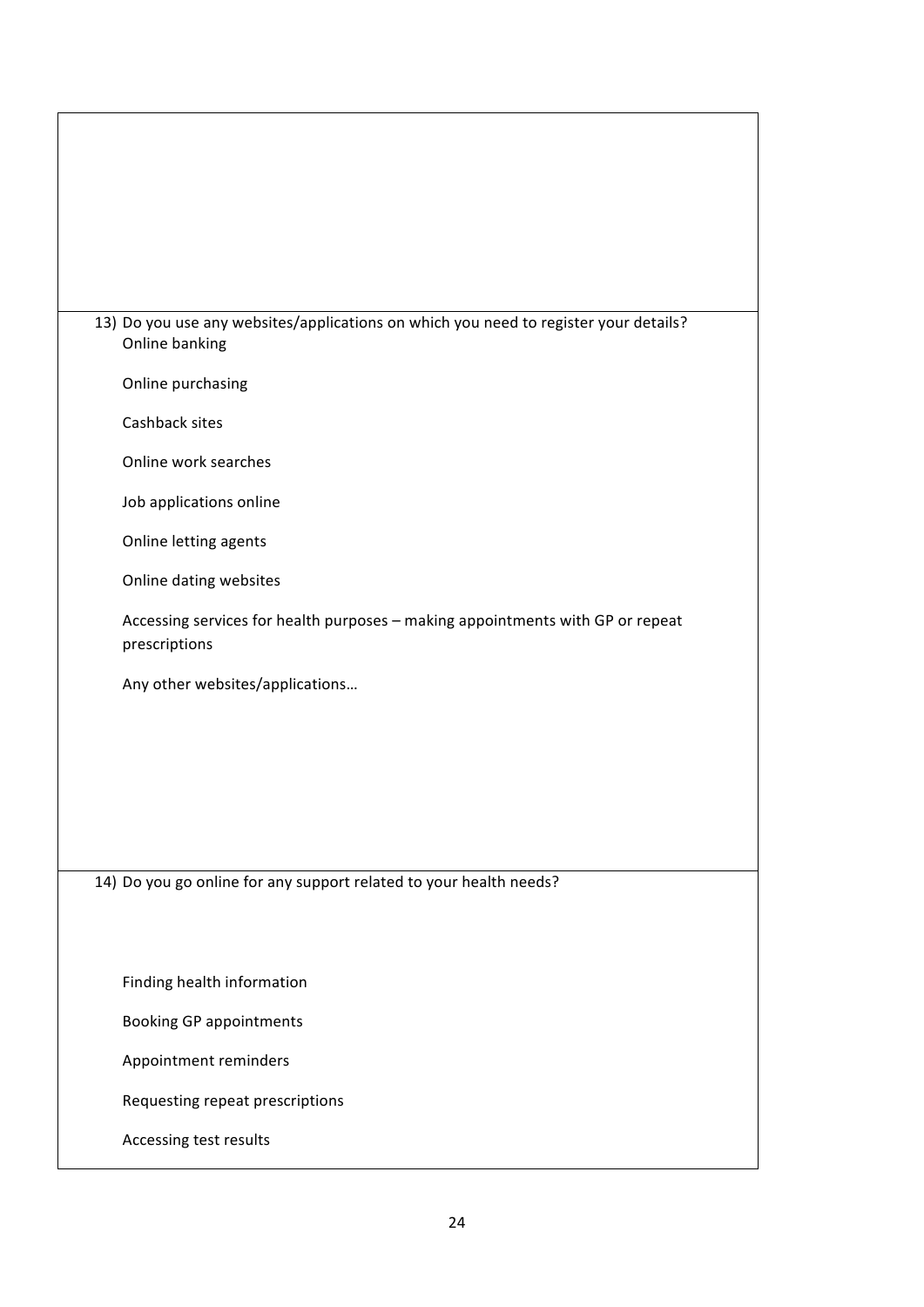| Any other                                                                                     |
|-----------------------------------------------------------------------------------------------|
|                                                                                               |
|                                                                                               |
|                                                                                               |
|                                                                                               |
|                                                                                               |
|                                                                                               |
|                                                                                               |
|                                                                                               |
|                                                                                               |
| 15) If you are not currently accessing digital health services which do you think would be of |
| most benefit to you of the above?                                                             |
|                                                                                               |
|                                                                                               |
|                                                                                               |
|                                                                                               |
|                                                                                               |
|                                                                                               |
|                                                                                               |
|                                                                                               |
|                                                                                               |
|                                                                                               |
|                                                                                               |
|                                                                                               |
|                                                                                               |
|                                                                                               |
|                                                                                               |
|                                                                                               |
|                                                                                               |
|                                                                                               |
|                                                                                               |
| <b>Challenges &amp; Support Needs</b>                                                         |
|                                                                                               |
|                                                                                               |
|                                                                                               |
| 16) Have you ever been in a situation where you have needed access to GP details or your      |
|                                                                                               |
| personal health records, for a particular purpose and have not been able to access them?      |
| Can you describe the circumstances?                                                           |
|                                                                                               |
|                                                                                               |
|                                                                                               |
|                                                                                               |
|                                                                                               |
|                                                                                               |
|                                                                                               |
|                                                                                               |
|                                                                                               |
|                                                                                               |
|                                                                                               |
|                                                                                               |
|                                                                                               |
|                                                                                               |
|                                                                                               |
|                                                                                               |
|                                                                                               |
|                                                                                               |
|                                                                                               |
|                                                                                               |
|                                                                                               |
|                                                                                               |
|                                                                                               |
|                                                                                               |
|                                                                                               |
|                                                                                               |
| 17) Do have any support needs that act as barrier to accessing and using digital technology?  |
|                                                                                               |
|                                                                                               |
|                                                                                               |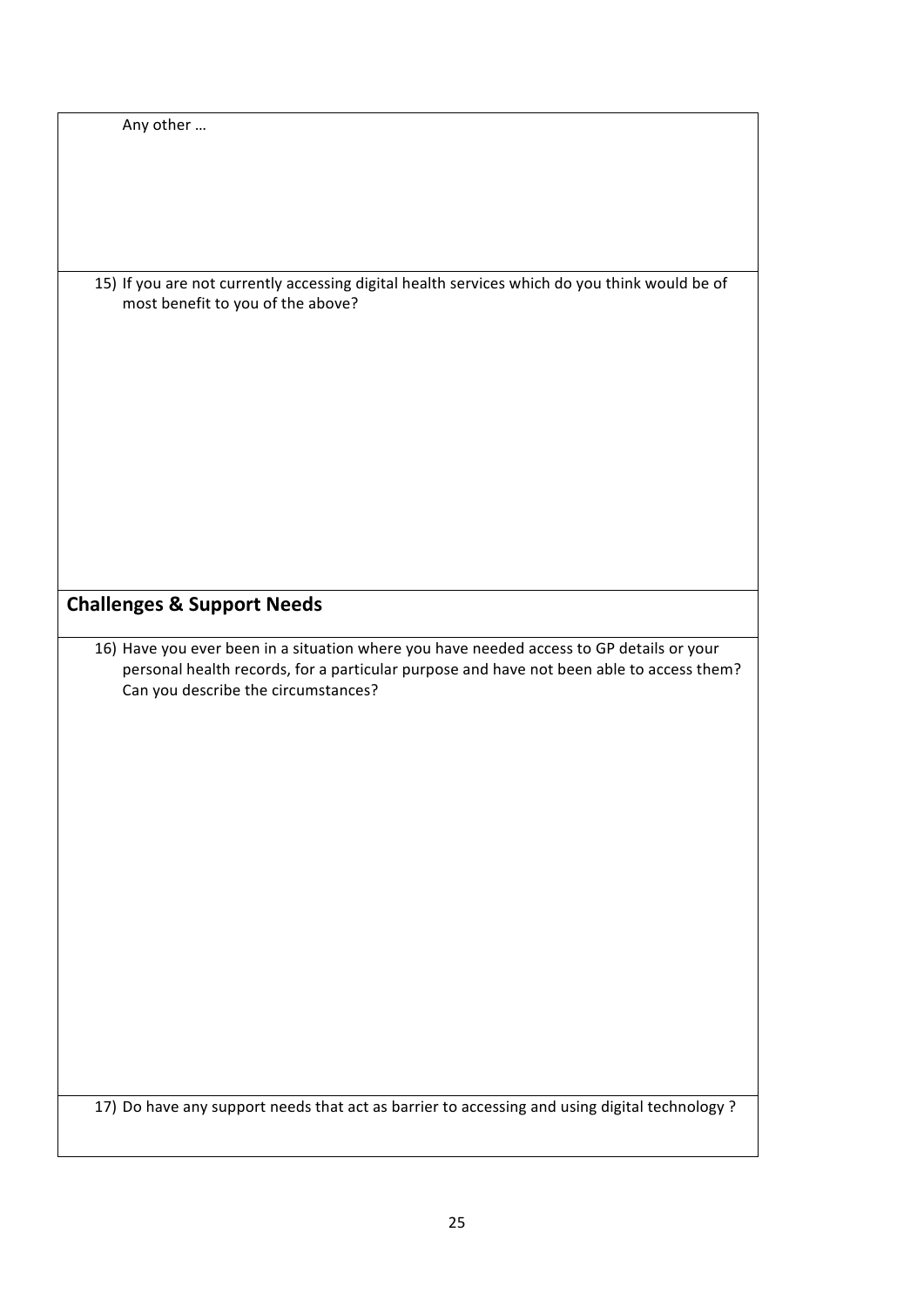| Reading and writing skills                                                                                |
|-----------------------------------------------------------------------------------------------------------|
| Learning difficulties                                                                                     |
| Challenges with mental health                                                                             |
| Challenges with physical health                                                                           |
| Lack of confidence in using technological devices                                                         |
| Lack of access to devices                                                                                 |
| Fear of invasion of privacy                                                                               |
| Irrelevance due to lifestyle and meeting other needs                                                      |
|                                                                                                           |
| Any other comments                                                                                        |
|                                                                                                           |
|                                                                                                           |
|                                                                                                           |
|                                                                                                           |
|                                                                                                           |
|                                                                                                           |
|                                                                                                           |
| 18) What kind of support would make the most difference to helping you get online for health<br>purposes? |
| Training to use digital devices                                                                           |
| Increased free wi-fi in public spaces and services areas                                                  |
| Increase in availability of accessible digital devices                                                    |
| Designing more easy to use digital health services                                                        |
| Less expensive 3G internet access                                                                         |
| One to one support given other physical or mental challenges                                              |
| One to one support to improve confidence and lessen anxiety around using the internet                     |
| More information around privacy and security of personal information and data use                         |
|                                                                                                           |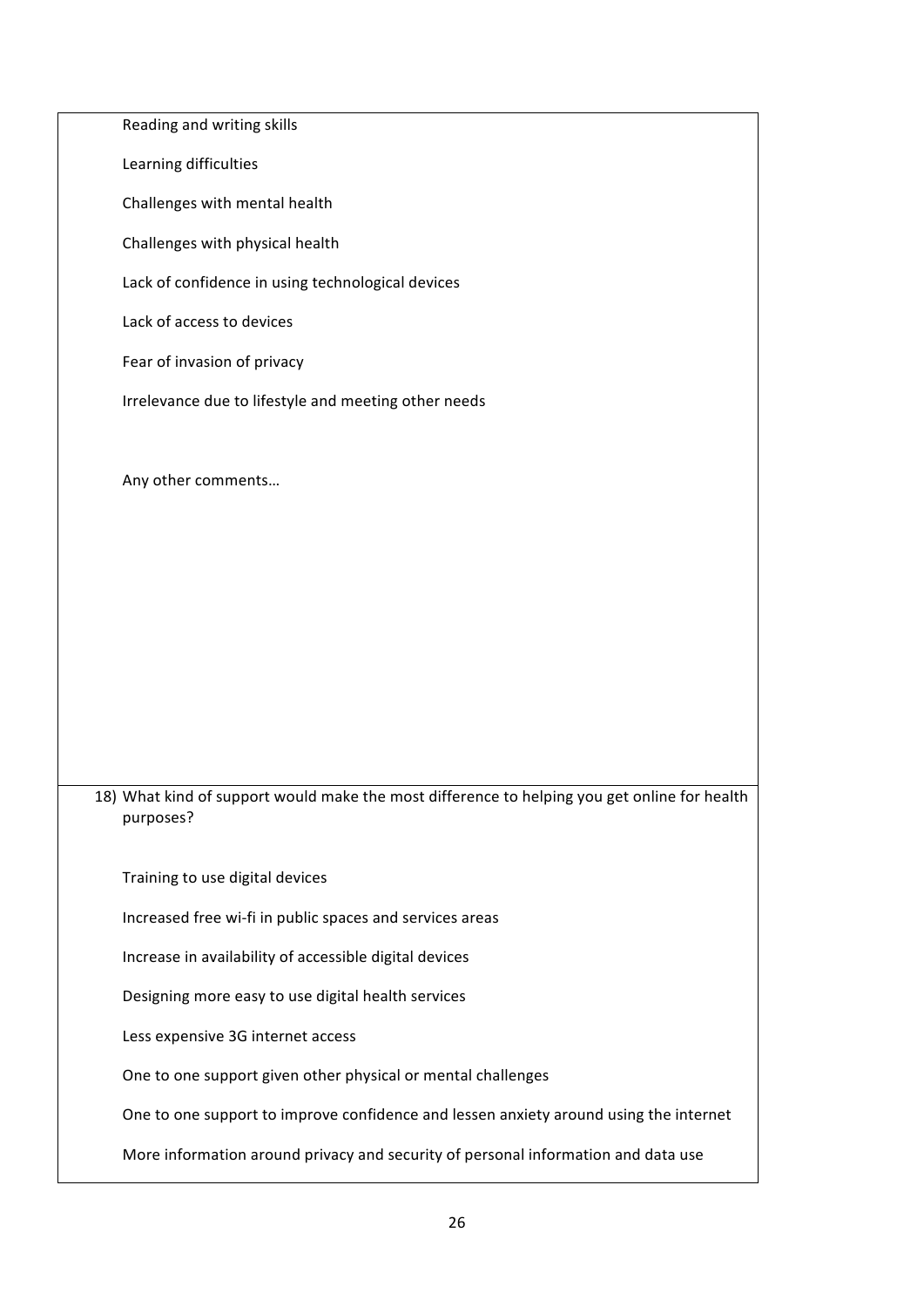Any other comments…

19) Have you ever had issues with accessing health services such as GP surgeries and hospital visits that a digital (online) service could improve/or make worse for you? Do you recognise any of these statements as relevant to your experience? Please choose no more than 3.

I have problems with registering with GP surgeries and would be more likely to engage if it could be done online….

I do not prioritise making appointments as I struggle with getting to the surgery and would prefer to make an appointment online…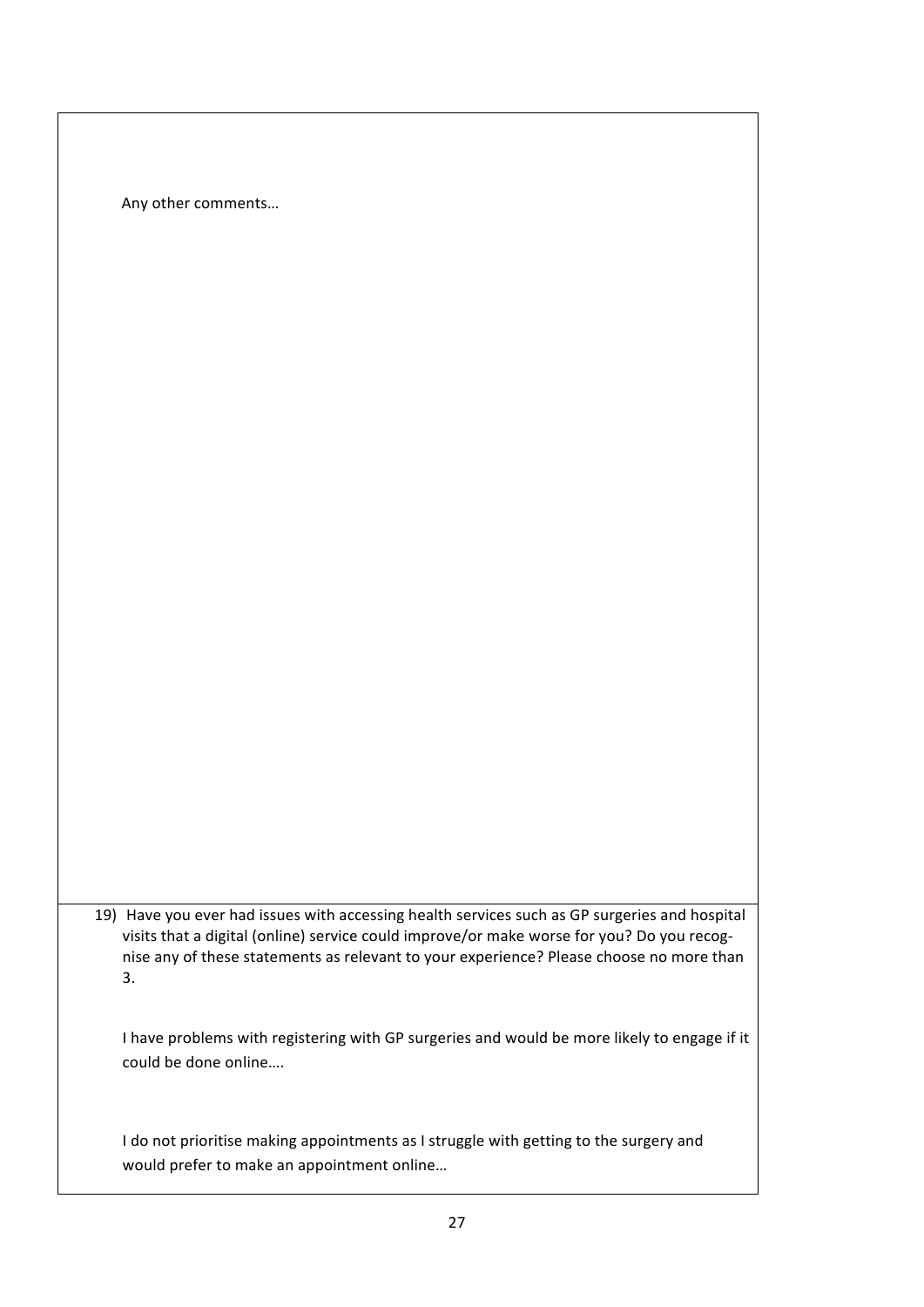I am reluctant to access health services in person and would feel happier obtaining repeat prescriptions and information on health services online…

I have memory issues and do not remember appointments and would be more likely to remember if I could view appointments online or receive digital prompts and reminders…

I would stop engaging in person if I could get most of my needs met online…

I want to prioritise my health and will use whatever means available to do so…

My lifestyle means I do not prioritise my health and I will continue to do so irrespective of whether there are improvements in digital technology around health...

I do not trust the security of online services with the use of my personal data and I am unlikely to use them…

I would need a lot of one to one support in accessing health services and information online…

I am afraid of technology and the speed of change in these areas, I already feel left behind…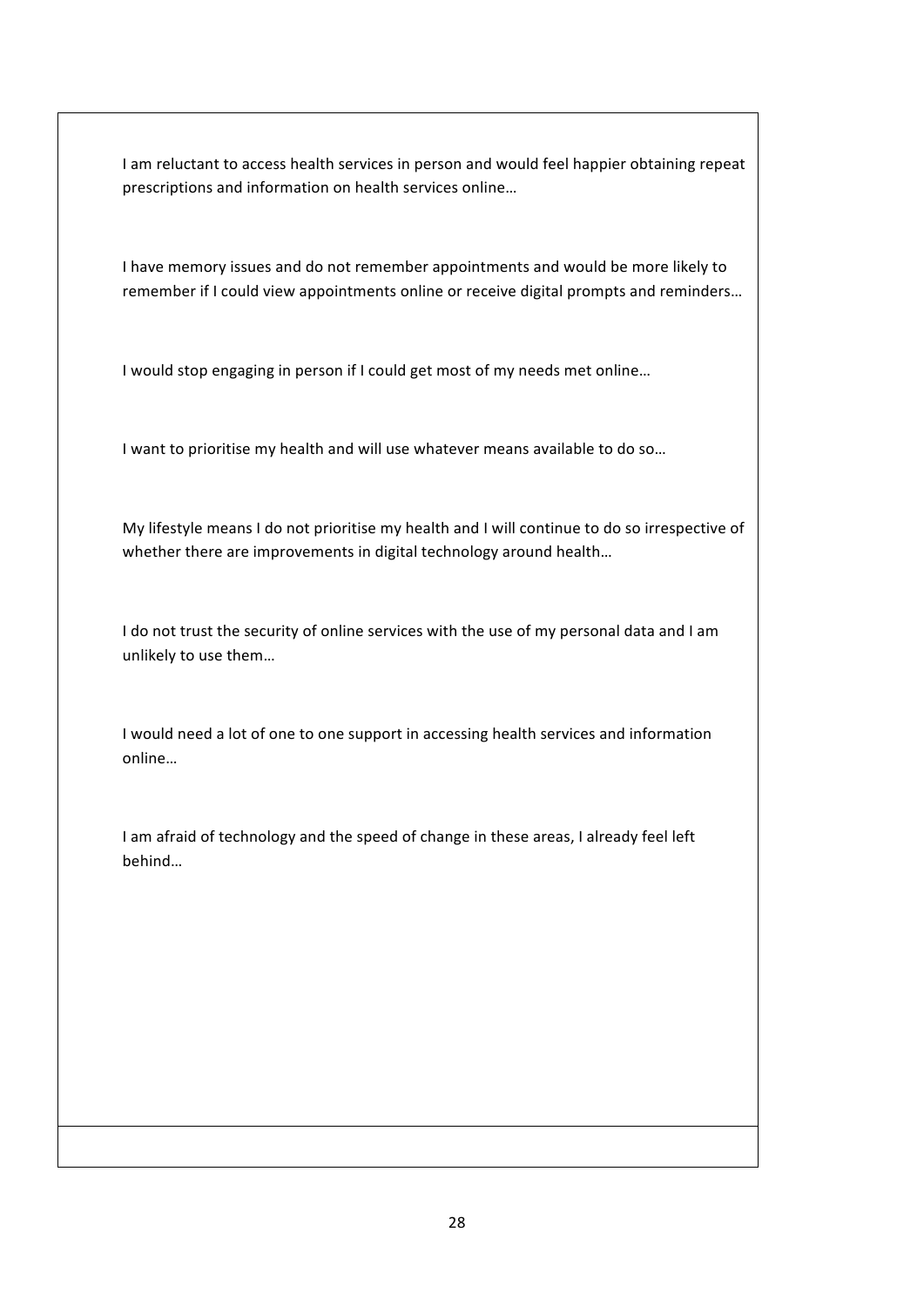If you have anything else you would like to add please use this space…

Thank you very much for giving up your time to complete this questionnaire!

#### **Appendix 2**

#### **Homeless People, Health and the Internet**

The Government is looking to make changes around Personalised Health and Care by 2020. The aim is to bring together health and social care systems and to give individuals greater access to their personal health records and health services online, in the belief that improvements to health and care will be made through better use of information and technology (via the use of computerized devices: applications accessed via smartphones, ipads, lap tops and PCs).

It is recognised that there are members of the community that may struggle to access information online and research is being undertaken with hard to reach groups on what they might need to improve/increase their use of digital (online) health services and what is likely to get in the way or prove difficult.

Seaview's Radar Peer Facilitors are holding a focus group for individuals who are homeless or insecurely housed in Hastings to identify whether people are currently using digital technology (devices such as phones, tablets, laptops and computers to access the internet); what their thoughts are about accessing health services and what they might need to support them to do so in terms of training, free Wifi, access to devices, or cost saving deals on device contracts.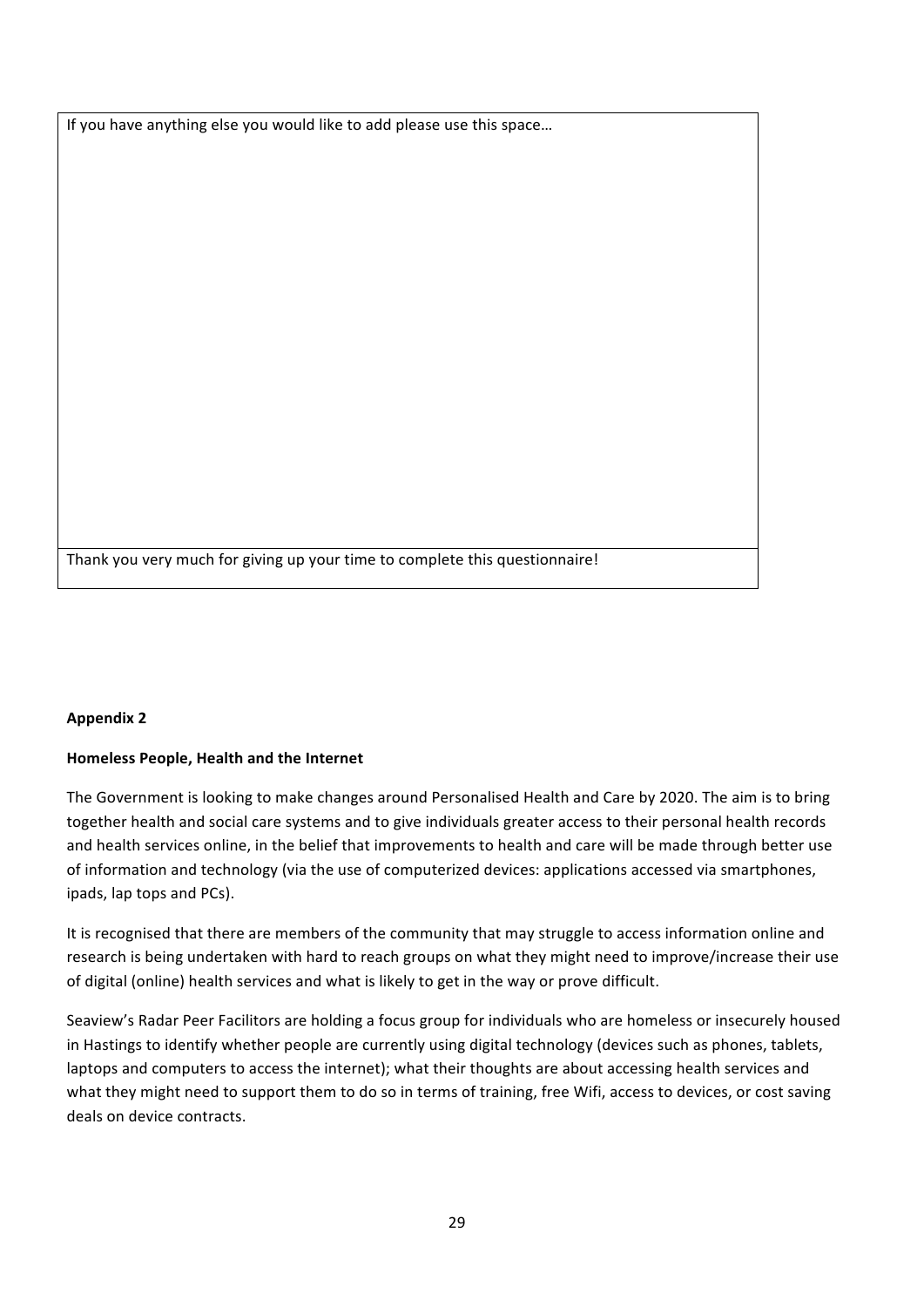It would be very useful, as someone with knowledge of services that assist the homeless community in Hastings and St. Leonards, if you would take the time to consider the following questions around accessing health services and technology.

Thank you for your time.

• Do you go online (use the internet), and if you do how do you access it? - phone, PC, tablet etc

• Where do you go to get online – library, Seaview, Jobcentre, McDonalds etc

- Do you do any of the following online;
	- o Read health information to manage your health
	- o Book GP appointments
	- o Leave a comment on your health service
	- o Order a repeat prescription
	- o Look at your health records
	- o Use health apps
	- o Online GP / nurse consultations
	- o Other??
- Did you know you could do these things online?
- If not, would you use them now?
- If not, why?